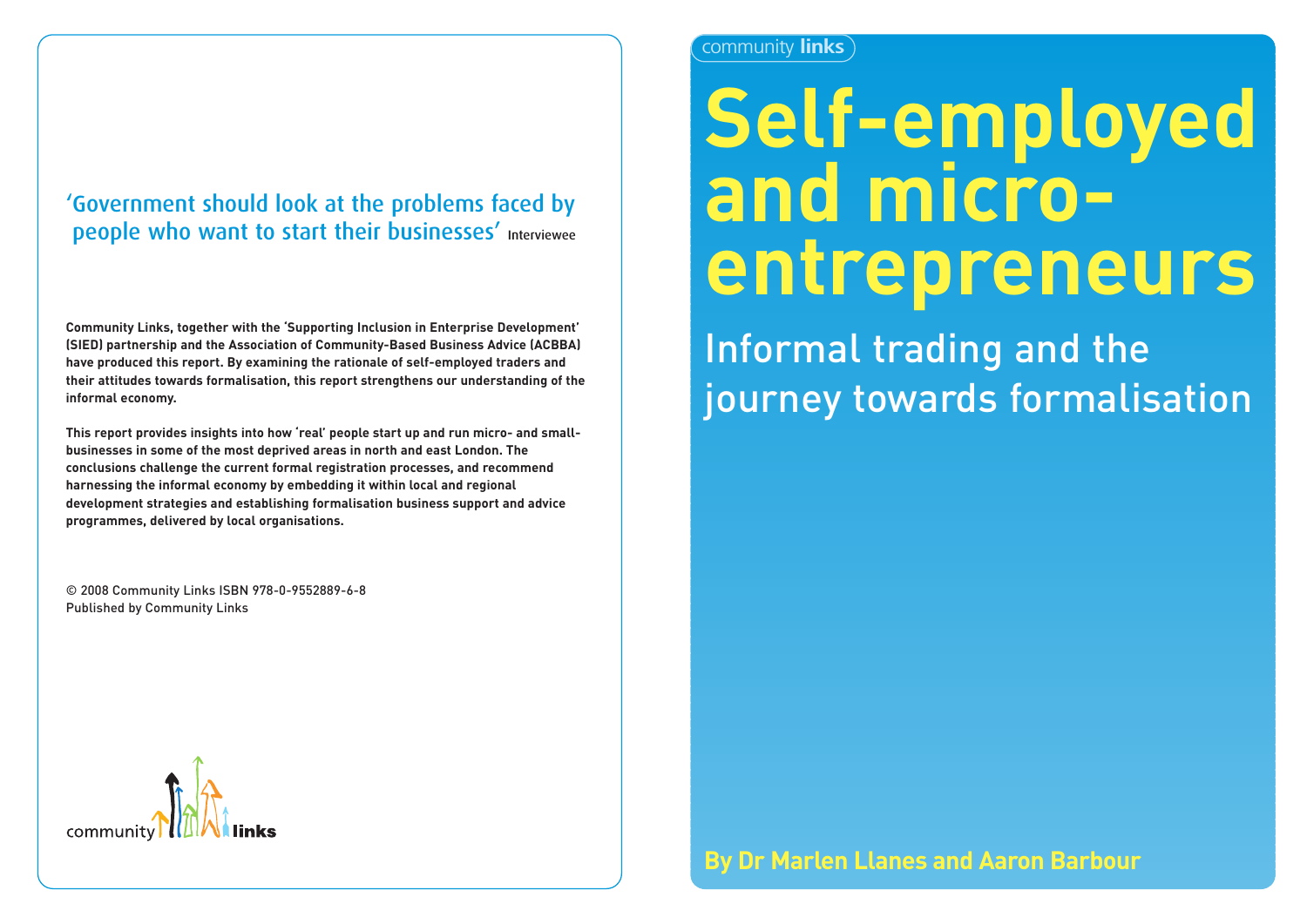

# **Self-employed and micro-entrepreneurs:** informal trading and the journey towards formalisation

Dr Marlen Llanes and Aaron Barbour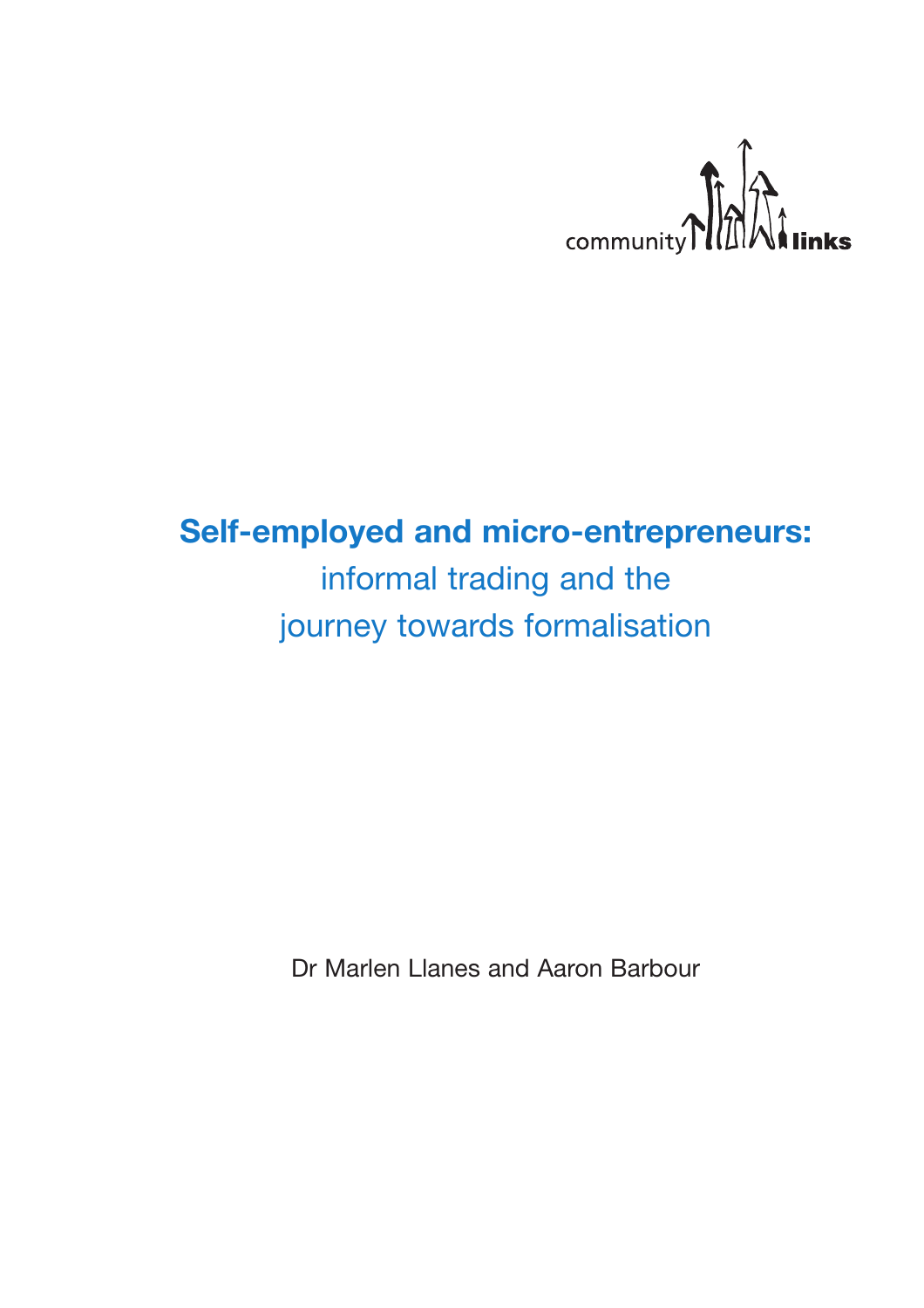ISBN 978-0-9552889-6-8

© 2007 Community Links

British Library CIP record is available for this publication

The rights of Marlen Llanes and Aaron Barbour to be identified as the authors of this work have been asserted in accordance with the Copyright, Designs and Patents Act 1988.

All rights reserved. No part of this publication may be reproduced, stored in a retrieval system or transmitted in any form, or by any means (electronic, mechanical or otherwise) without the advance consent, in writing, of both the copyright owner and the publisher. However, brief passages may be reproduced for non-commercial or training purposes provided the source is acknowledged and the publisher is informed.

Community Links works to ensure that all contractors and agents producing our publications use papers of a natural recyclable material made from the wood pulp of trees grown in sustainable forests. The processes of manufacturing conform to all current environmental regulations

Community Links Trust Ltd. – a charity registered in England.

Registered Charity number 1018517 and Registered Company Number 2661182

Design and print:

Sheaf Graphics, Beehive Works, Milton St, Sheffield, South Yorkshire, S3 7WL





**ISLINGTON** 

is the Lead Partner on SIED contact Tony Swash tswash@urban.islington.gov.uk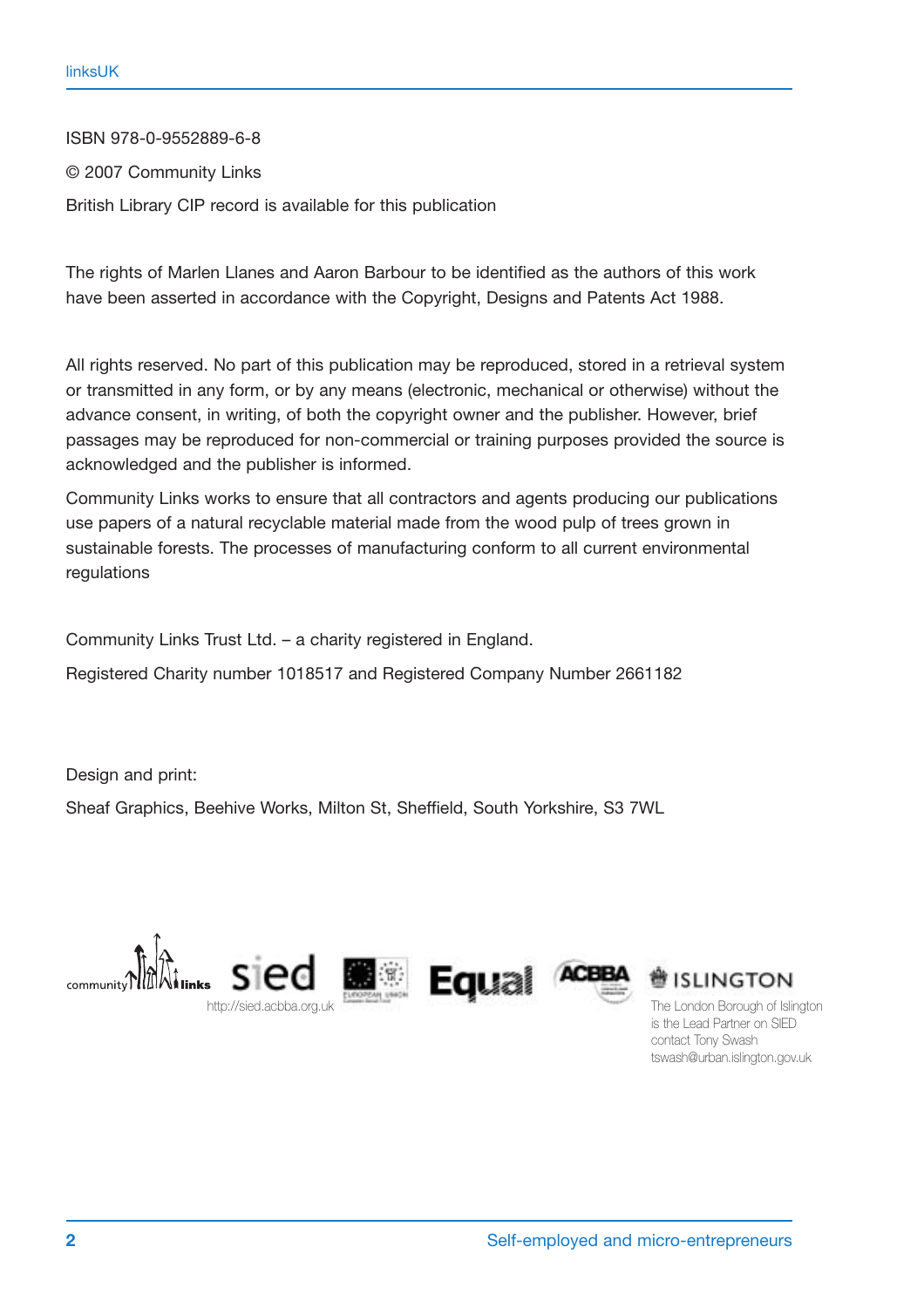# **Acknowledgements**

We would like to thank:

- SIED (Equal) and Prevista Ltd for supporting and funding this project
- SIED partners and partnership
	- The business advisers who undertook the training and conducted the interviews:
	- **Helal Miah** from the Islington Bangladesh Association;
	- **Lana Hersak-Mullins**, **Dinar Ali** and **Isabeil MacKinnon** from Street Cred
	- **Charles Ajonbor** from the Universal Church of the Kingdom of God;
	- **Sadiqur Rahman** from the Welfare Muslim House.
- The linksUK team for their patience and support
- And finally, the people who came forward with their stories.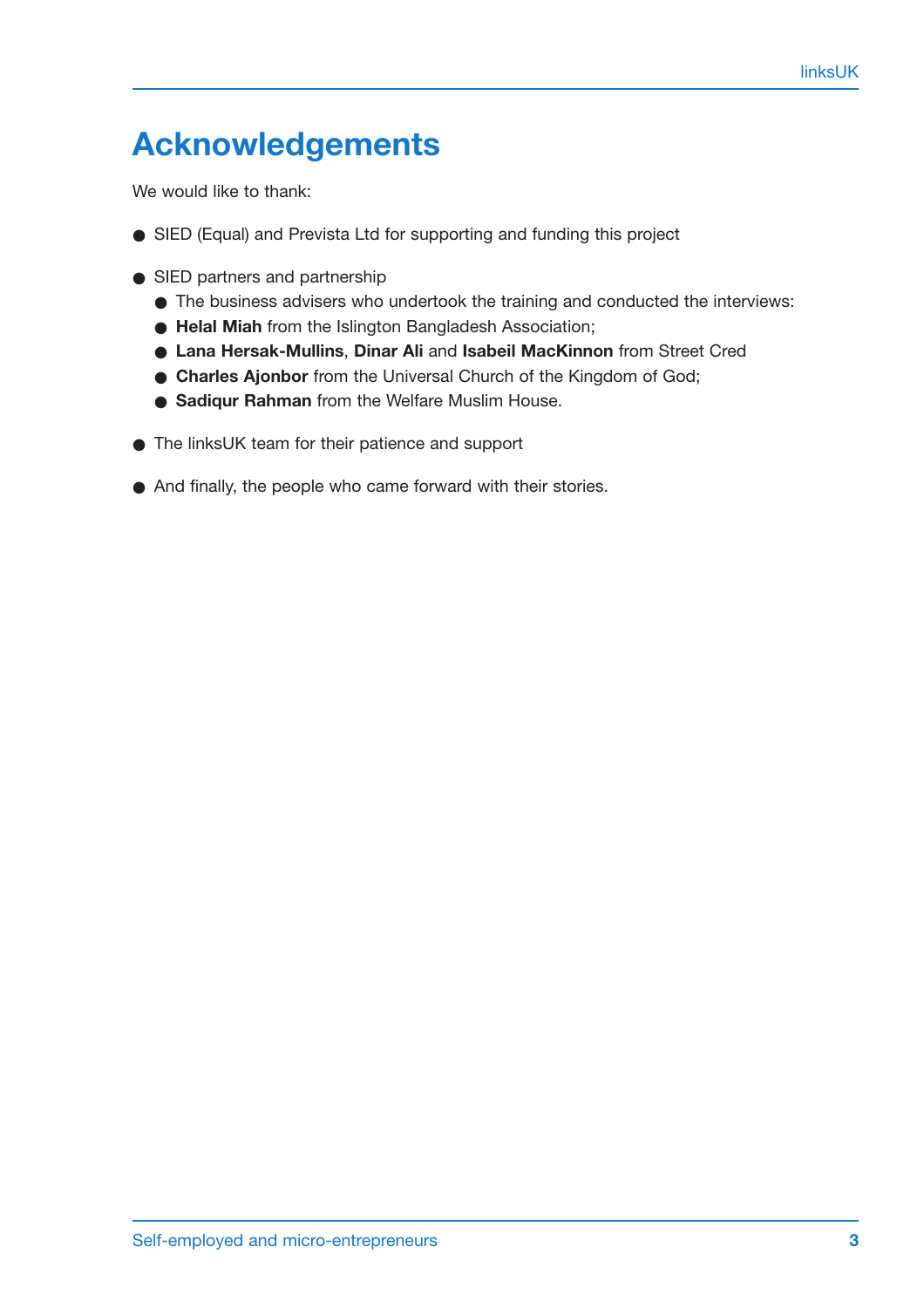# **Contents**

| Summary                                                                                            | 5  |
|----------------------------------------------------------------------------------------------------|----|
| Introduction                                                                                       | 8  |
| <b>Context of Research</b>                                                                         | 11 |
| <b>Research Findings</b>                                                                           | 16 |
| The importance of Income                                                                           | 16 |
| <b>Business Registration</b>                                                                       | 17 |
| Types of informal businesses                                                                       | 18 |
| Understand when a business 'officially' starts trading                                             | 19 |
| The role of benefits and informal paid work                                                        | 22 |
| Ability to market and advertise the business                                                       | 22 |
| Conclusion                                                                                         | 27 |
| Recommendations                                                                                    | 29 |
| Local and regional development strategies                                                          | 29 |
| Provide more specific business advice and support                                                  | 29 |
| Increase targeted marketing and advertising by local authorities,<br>RDA's and national government | 30 |
| Adjust tax and benefits rules                                                                      | 30 |
| Increase use of local and regional voluntary and community,                                        |    |
| advice and business support organisations                                                          | 31 |
| Bibliography                                                                                       | 32 |
| Appendix One: An introduction to Community Links                                                   | 34 |
| Appendix Two: Supporting Inclusion in Enterprise Development (SIED) explained                      | 35 |
| Appendix Three: Association of Community Based Business Advice (ACBBA) explained                   | 36 |
| Appendix Four: Community Links work on the informal economy (2000 - to date)                       | 37 |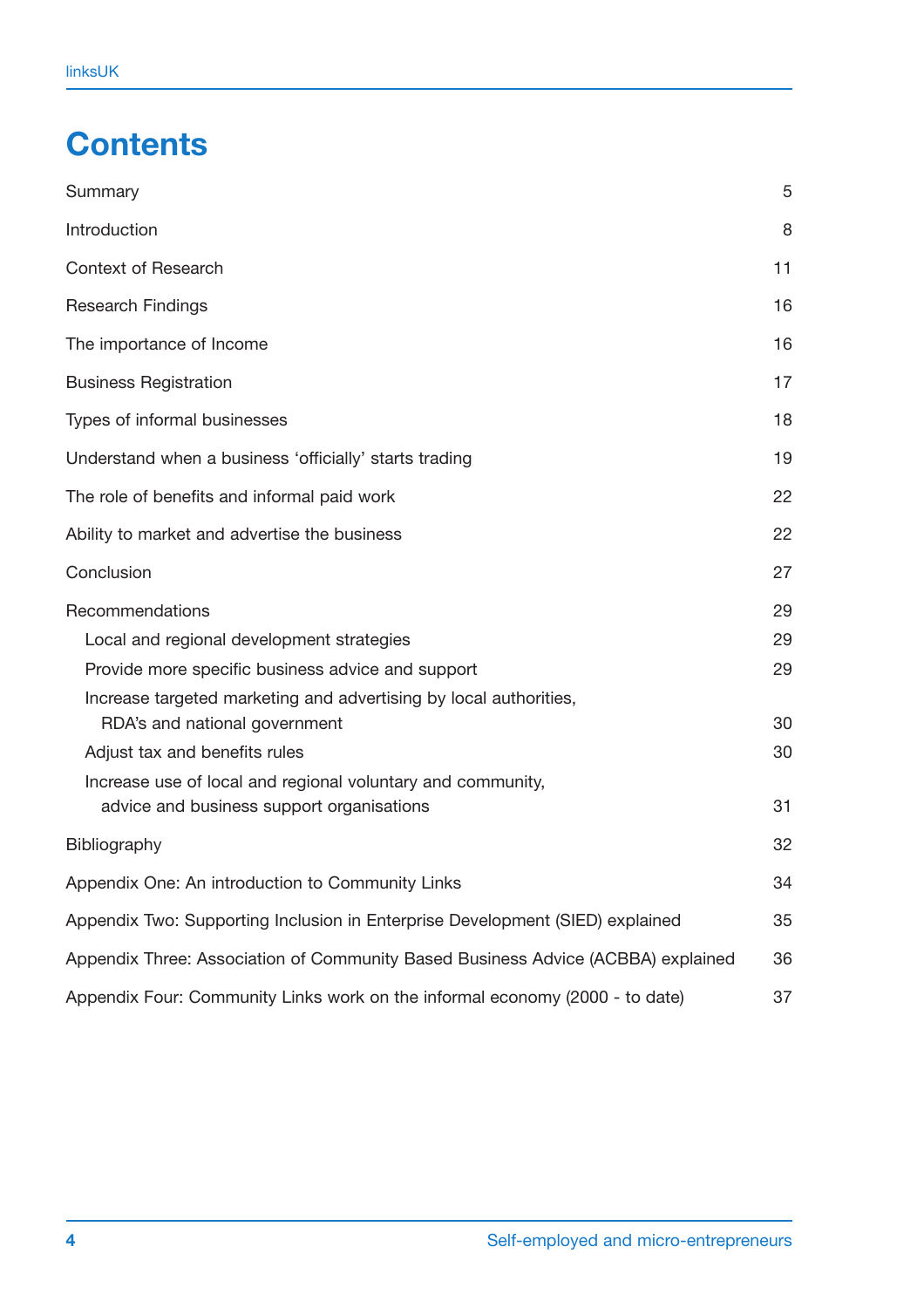# **Summary**

Academics and policymakers increasingly recognise the importance of informal economic activities to the development of UK local and regional economies. The publication of Lord Grabiner's report in 2000, which examined the informal economy and the impact on tax revenues, can be understood as the starting point in 'officially' acknowledging that informal paid activities needs to be harnessed and integrated into our local, regional and national economies.

The informal economy involves an array of activities that include non-paid work, informal paid employment and illegal activities; a multiplicity of activities which does not contribute to a clear definition. In this report, informal paid work is defined as those business operations in which individuals fail to notify government authorities and thus avoid paying taxes, but are legal in most other ways. The businesses that we spoke to for this report are so small that they do not qualify for VAT registration.

The diversity of definitions of the informal economy does not help in calculating its economic contribution to the overall UK economy. However, it is increasingly accepted that undeclared income is important to the UK economy. National Account figures estimate that about 1.5% of GDP is generated in the informal economy (ONS 2001). The EU estimates around 7-16% of GDP, and others argue that undeclared income represents around 12.3% of the UK's GDP, approximately £120 billion (Schneider, 2000, Schneider, 2006).

Community Links, with the cooperation of the 'Supporting Inclusion in Enterprise Development (SIED) partnership and the Association of Community-Based Business Advice (ACBBA), sought to strengthen its understanding of the informal economy by examining self-employed traders. This built on a previous report by Community Links and Street(UK), in 2004, titled *'Self-employed people in the informal economy: Cheats or Contributors?*'.

In conducting this report the team interviewed individuals from black, Asian and minority ethnic (BAME) communities in some of the most deprived areas in north and east London: Islington, Tower Hamlets, Hackney, and Newham. The interviews centred on understanding informal traders' rationale towards formalisation and working informally.

Respondents accepted they needed to register, however they said they were not ready. For traders the size of their business operations, in terms of income generated, made registration very costly because of the administrative costs of self-assessment tax and other associated paperwork.

As small trading operations were conducted on a part-time basis, and did not generate a regular income, the majority of the traders interviewed chose not to jeopardise their steady income from state benefits.

Informal traders, including those who eventually registered, considered the unregistered period as their learning and test trading time. This period was significantly longer than the three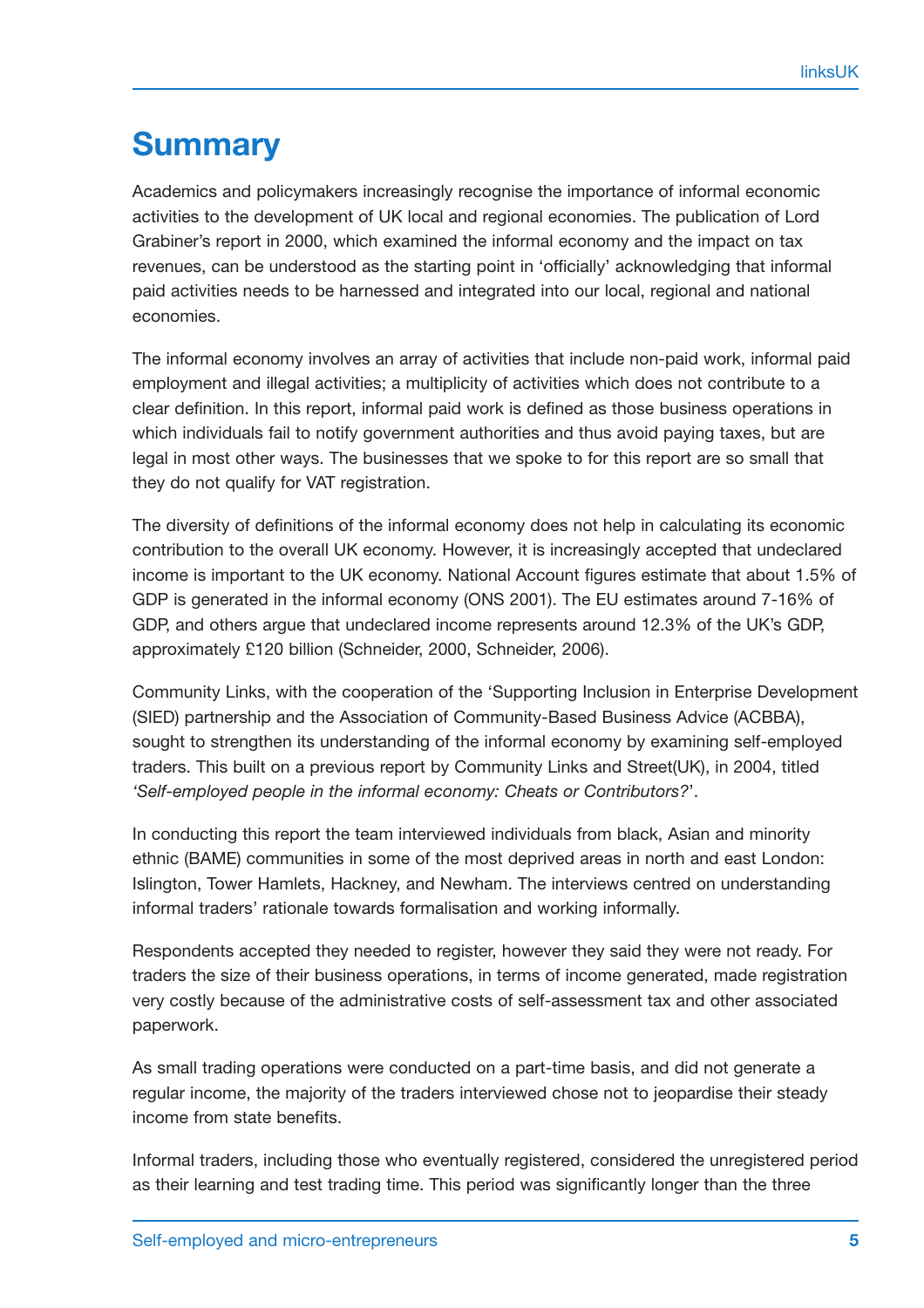months of unregistered trading allowed by Her Majesty's Revenue and Customs (HMRC) before businesses are legally compelled to register. Informal small traders generally operated unregistered for at least two years.

Registration often marked an increase in income and the start of a new phase in business development, generally as part of a traders expansion plan. Registration helped gain increased credibility for their business, and paved the way towards reaching new markets. Registration also meant marketing their products more widely, beyond word of mouth, without worrying about getting caught by the authorities. Once registered they appreciated the support offered by the authorities regarding access to training courses, quick answer to queries and networking opportunities.

Two-thirds of the sample were not ready to register and were not ready to make the transition from 'getting by' to 'getting ahead'. The 'getting by' phase refers to individuals who concentrate on working to generate income for their day-to-day survival. On the other hand, the 'getting ahead' period of a business development entails the expansion of operations and traders are centred on making their activity the main source of income and generating profits. Informal traders in the 'getting ahead' phase appeared to be ready to register.

For informal traders there seems to be a strong relationship between business expansion, registration and trading formally. Those traders who were not ready to expand did not feel compelled to trade formally.

The informal traders interviewed operated at a very small scale, in localised geographical areas, promoting their business mainly through word-of-mouth. When asked about the limitations of working informally, they responded that operating informally did not hinder their business operations.

Informal traders were able to operate, in part, due to their communities' attitudes towards informal paid work. Local residents accepted the informality of the services and goods offered because they were filling a need.

Respondents relied on their skills to operate their business. Trading concentrated on the provision of so-called personal services (hairdressing, tutoring, childcare and tailoring). Thus, capital investment was limited or nonexistent. The registration process was perceived by these traders as a 'cost' that would not provide them with any benefit. Costs of registration were difficult to measure; traders related the time they would need to complete a selfassessment tax return, the careful attention paid to filing and safeguarding documents related to their trading, and the time and skills required to do bookkeeping. Small traders were not willing to take on these activities.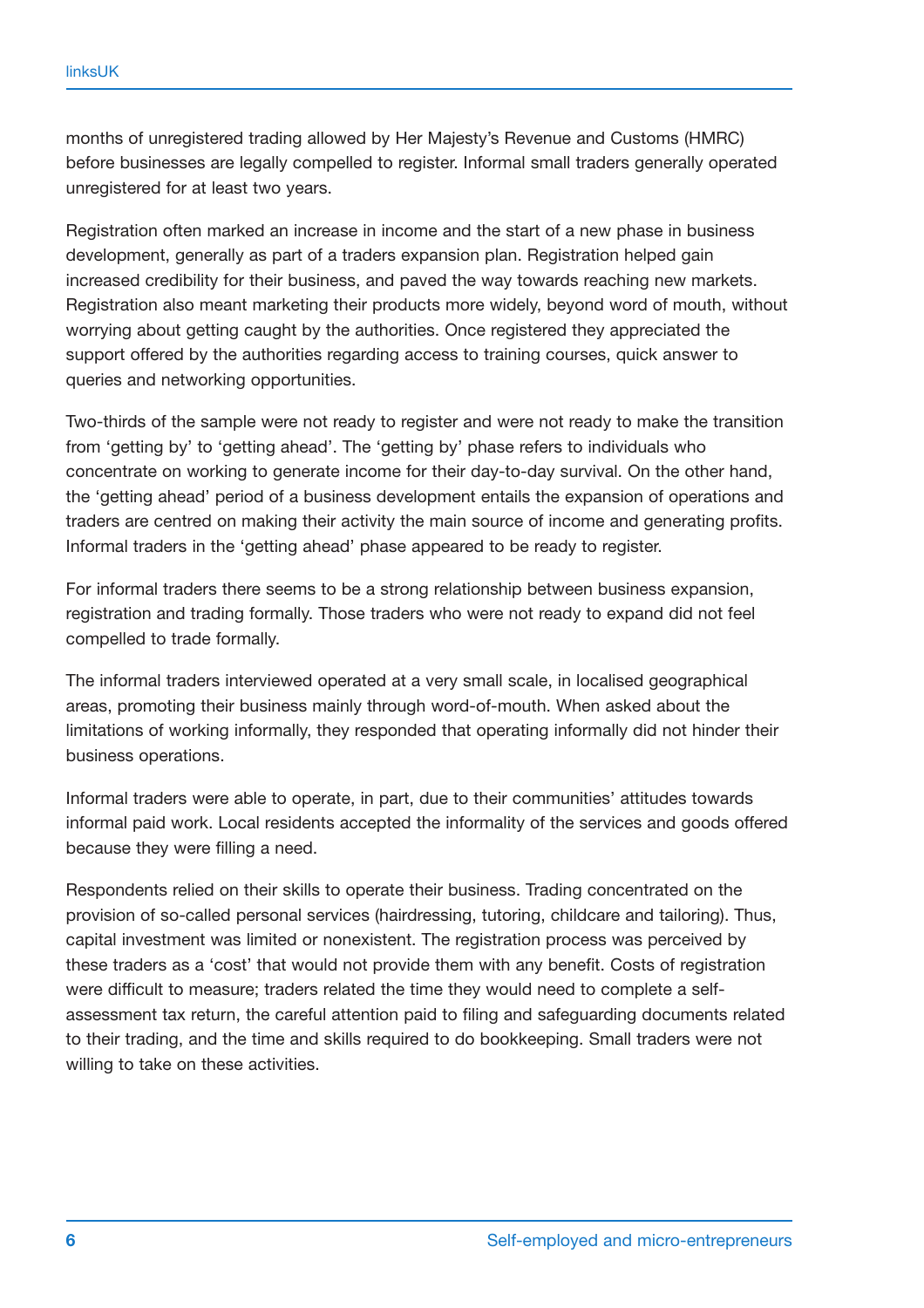#### **Our recommendations include:**

- 1. Harness the informal economy by embedding it in local and regional development strategies (i.e. explicitly support it in strategic plans and adopt a cross-agency approach to formalising informal trading).
- 2. Provide more specific business advice and support by acknowledging the different needs and circumstances of male and female traders.
- 3. Recognise and fund business advice which explicitly centres on formalising informal trading.
- 4. Develop formalisation business support and advice programmes, delivered by local organisations.
- 5. Fund and use more widely, the community-based business advice model developed by ACBBA
- 6. Adjust tax and benefits rules to re-balance the 'carrots vs. sticks' approach by offering a 'nothing to lose' approach to starting and developing a business with a defined period of guaranteed living cost reimbursement.
- 7. Co-ordinate the tax and benefits thresholds more closely to make transition from benefit receiver to tax payer seamless.
- 8. Emphasise the positive and beneficial aspects of business formalisation in Marketing and advertising at a local, regional and national level.
- 9. Increase the coordination and joint working between local voluntary and community organisations, advice agencies and business support agencies in the design and delivery of 'formalisation' programmes.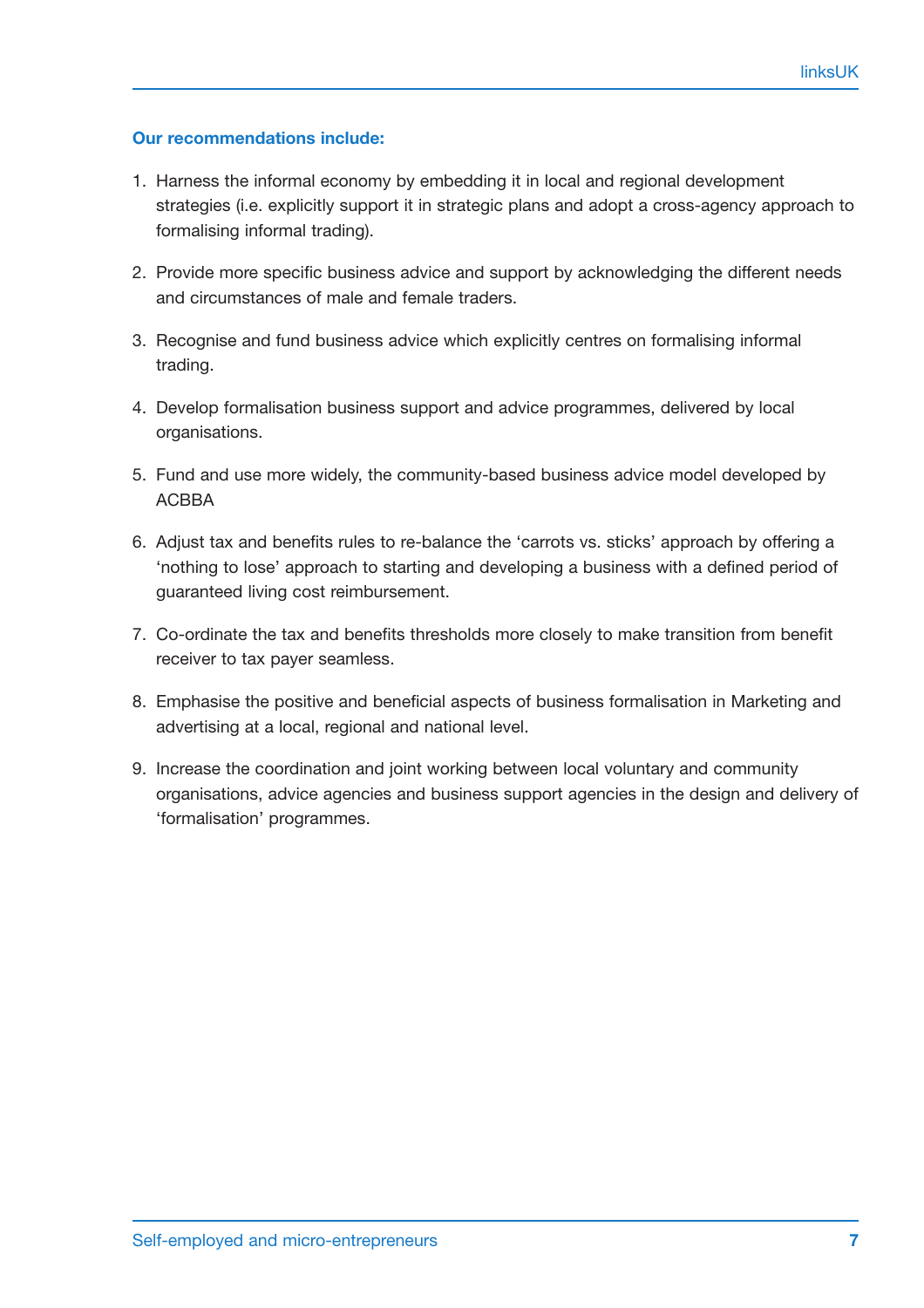## **Introduction**

Informal economic activity is increasingly recognised as an important component of the UK local and regional economies by scholars and policy-makers (Evans and Syrett, 2006; Williams, 2001; Chen, 2005). In 'developing' countries the importance of the informal economy is positively embraced whereas in the UK informal economic activity has been viewed by government as an irritant that needs to be stamped out. However acceptance that informal economic activities are here to stay has been growing steadily in government circles since the publication of the Grabiner Report in 2000, which examined the informal economy and offered strategies to deal with this social and economic phenomenon.

Although there is growing acknowledgment of informal economic activities in developed countries in general and in the UK in particular, there is no agreed strategy addressing this phenomenon and promoting the integration of informal workers into the 'formal' economy. Currently, there is no agreed method to gauge the importance of informal activities in a given locality or national economy. In part, the difficulty stems from the multifaceted characteristics of the informal economy and the multiplicity of definitions of informal economic activity.

In this report the definition of the informal economy includes any activity in which the process of providing goods and services is 'illegal' because their operators do not comply with existing rules and regulations. Nevertheless, these goods and services are legal in every other sense.

Informal traders are those involved in the legal process of producing goods and services without being registered to do so (Williams, 2005; Evans and Syrett, 2006; Chen et al., 2004; Chen, 2005; Sassen, 1994). To operate in the formal economy a self-employed individual needs to notify HMRC or register as a limited company with Companies House.

Some scholars and policymakers (Grabiner, 2000; Evans and Syrett 2006) also point out that illegal processes and activities can be considered as part of the informal economy because they operate outside the realm of rules or regulations. We categorise these activities such as contraband and smuggling of illegal goods, drugs, and trafficking of people as part of the criminal economy. This report will not be addressing economic activity involving illegal goods or services.

The UK government response to people's involvement in informal economic activities has been disjointed and contradictory (Evans and Syrett, 2006; Williams and Windebank, 2001). UK government programmes differ in strategy, even within the same department there are contradictory approaches

Some programmes appear to make the distinction between informality and illegality, such as the Department for Work and Pension's (DWP) New Deal, which centres on the potential contribution of informal activities to the economy. Amongst other objectives this program seeks to harness the potential of informal economic activity and bring contributions to revenue as well as social and human capital, into the formal economy.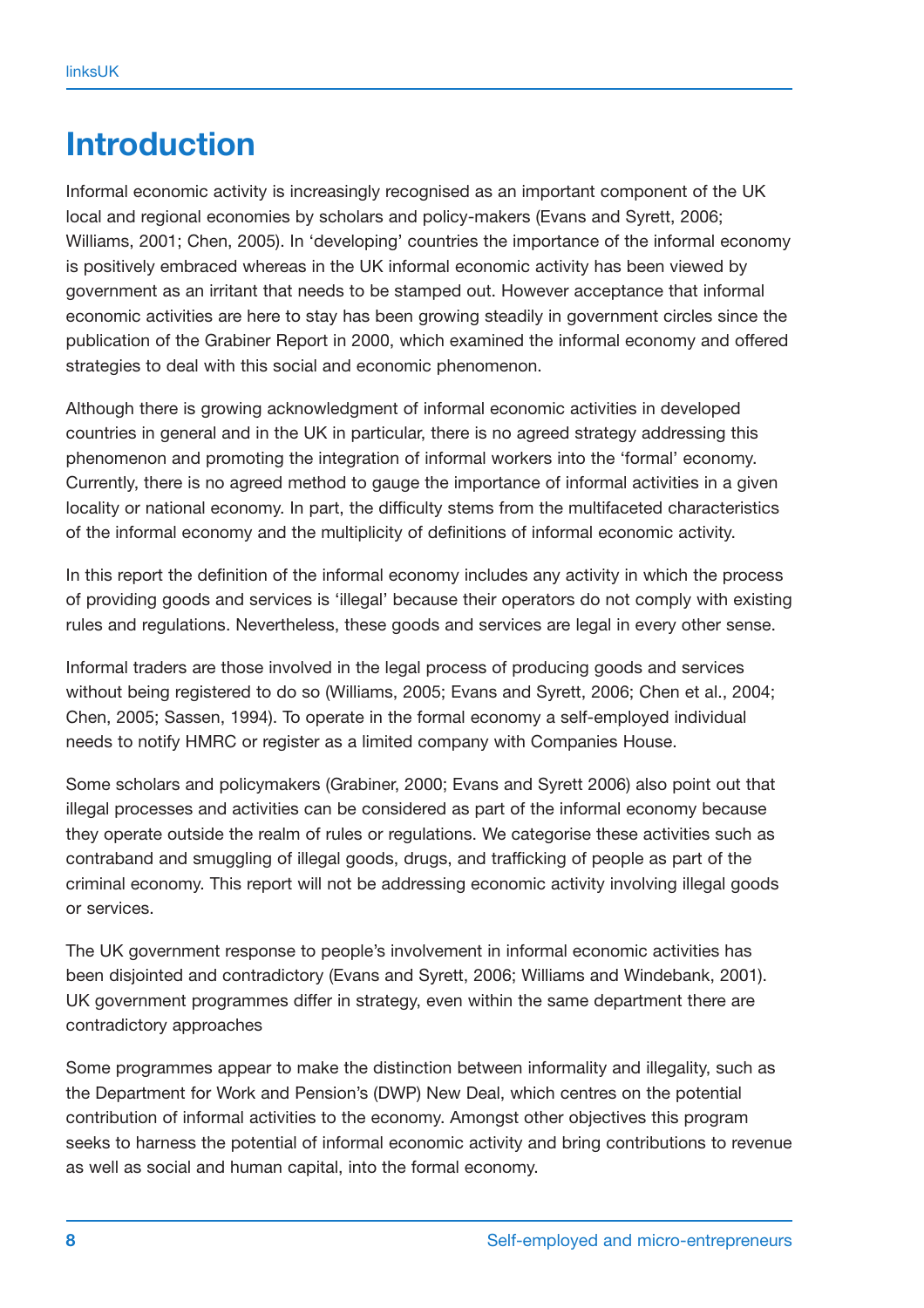Nonetheless, this approach does not ignore the fact that people engaged in informal economic activities are breaking the law. Rather than punishment, some government agencies and programmes use 'carrots': creating incentives for formalisation of these activities, rather than taking a more punitive or 'stick' approach. These programmes seek to make the transition to the formal economy feasible and smooth (Evans, 2007; Evans and Syrett, 2006).

Other UK government departments do not make the distinction between illegal processes and illegal goods and services; instead focussing on the fact that people are not complying with existing regulations and, thus, engaged in fraudulent activities. Her Majesty's Revenue & Customs (HMRC) and the three main agencies of Department of Work and Pension (DWP) have policies on informal economic activities which lean heavily towards the use of deterrents: taking people to court, imposing fines and closing down operations. The use of punitive measures may indicate that these agencies want to reduce or end informal economic activities.

Informal activities are not exclusive to deprived areas nor are they specific to particular groups. Previous studies on informality in the UK show that individuals living in affluent and deprived areas are engaged in the informal economy both as providers and consumers of goods and services produced and sold without paying the respective taxes (income tax or VAT).

The definition of informality is contested and, by the nature of the activity, it is difficult to identify those individuals engaged in this type of pursuit, therefore measuring informal economic activity is problematic. Without accurate measurement it is difficult to ascertain the contribution of informal activities to the UK economy. Nevertheless, regardless of the method used, there is a generalised acceptance that undeclared income is important to the UK economy. National Account figures estimate that about 1.5% of the GDP is generated in the informal economy (ONS, 2001). The EU estimates that the informal economy accounted for between 7% -16% of GDP in the European Economic Area in the 1990s (Williams and Windebank, 2003). Others argue that undeclared income represents around 12.3% of the GDP, approximately £120 billion (Schneider, 2000; Schneider, 2006).

The UK has one of the lowest levels of informal economic activity in the EU, yet, in the last decade there is evidence of an increasing trend across all OECD countries. It is estimated that for every one percent of growth in the informal economy, the official GDP grows by 0.8%. The parity relationship between the informal and formal economy illustrates a symbiotic connection between these two economic realms (Schneider and Klinglmair 2004).

Community Links, a community organisation based in east London (See Appendix One) has been studying informal economic activities in the area since 2000 as part of its work on poverty and social exclusion. Community Links has taken the lead in gathering evidence and campaigning on issues relevant to the UK informal economy, because jobs, household income, unemployment, the development of small-businesses and the availability of cash-in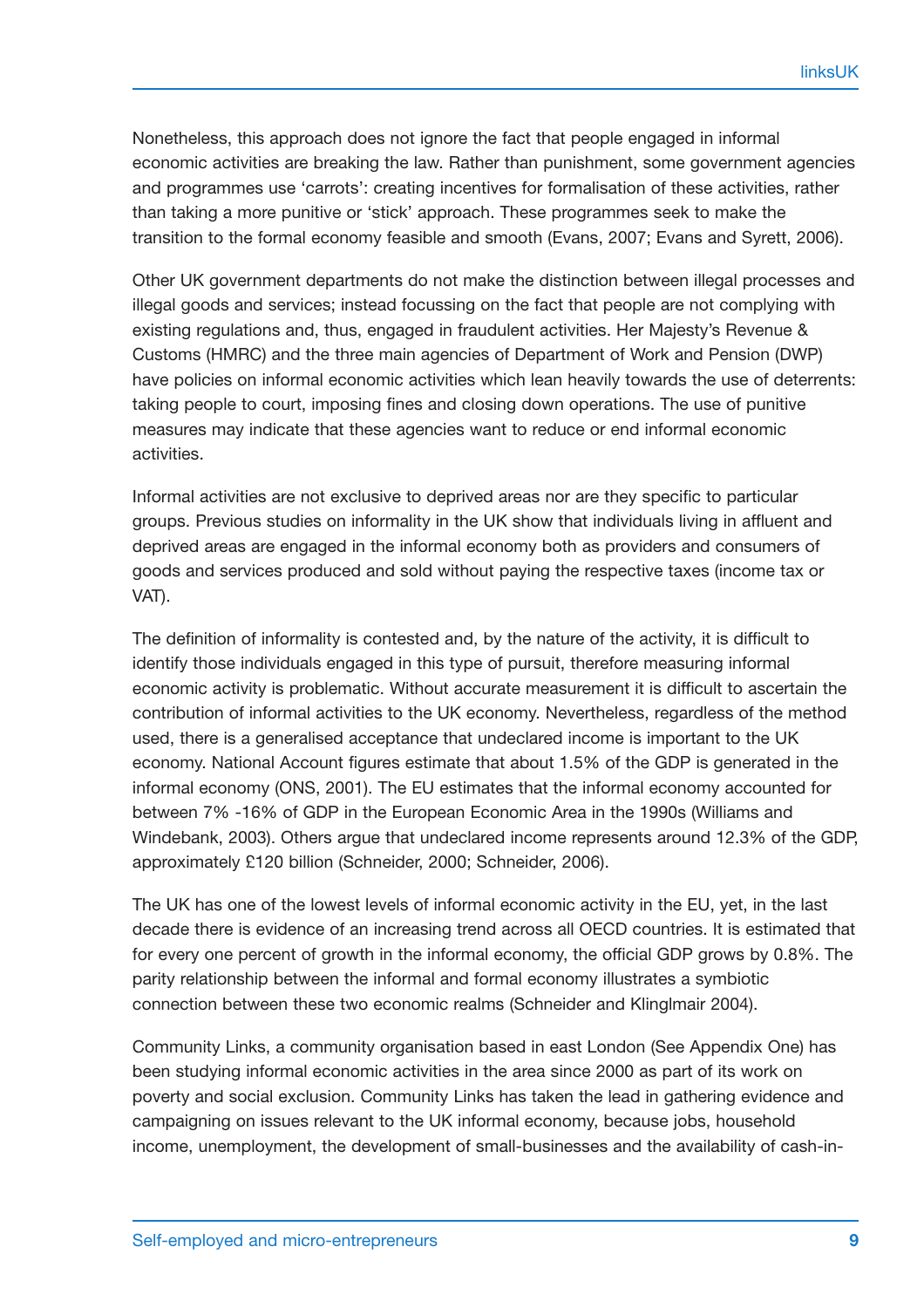hand work have a significant impact on the lives of local people.

Informal economic activity is a complex and important social and economic phenomenon which has become part of many local economies. The team at Community Links understands that people engage in informal economic activities out of 'need not greed' (Katungi et al., 2006). Low income from paid employment and mean-tested benefits are complemented with undeclared income from the sale of goods and services.

Community Links, with the cooperation of the 'Supporting Inclusion in Enterprise Development' (SIED) partnership (See Appendix Two) and the Association of Community-Based Business Advice (ACBBA) gathered evidence on informal traders through semistructured interviews. The study sought to understand better people's rationale for working informally, what stopped them from registering their activities and their views on the benefits of formalisation. The team gathered evidence on informal trading by talking to informal workers (self-employed) who operate in deprived areas and who sell their goods and services directly to the buyer.

The study was conducted in some of the most deprived areas in north and east London: Islington, Tower Hamlets, Hackney and Newham. In these areas, local community organisations were providing business advice tailored to the particular needs of black, Asian and minority ethnic communities (BAME).

This qualitative study was based on semi-structured interviews with self-employed individuals who either had or were currently operating their business without the required registration as self-employed or a limited company. Interviews were conducted by community-based advisors, members of ACBBA. In addition to learning about informal economic activity, the study also aimed to strengthen the institutional capacity of local organisations and broaden the skills of community-based advisors.

The report is presented in four sections. The first part describes the context of the research. Section two outlines the approach and methodology of the study. Section three discusses the research findings regarding informal trading and people's process of formalisation. Finally, the report presents conclusions and policy recommendations that would contribute to the transition from informal trading to the formal economy.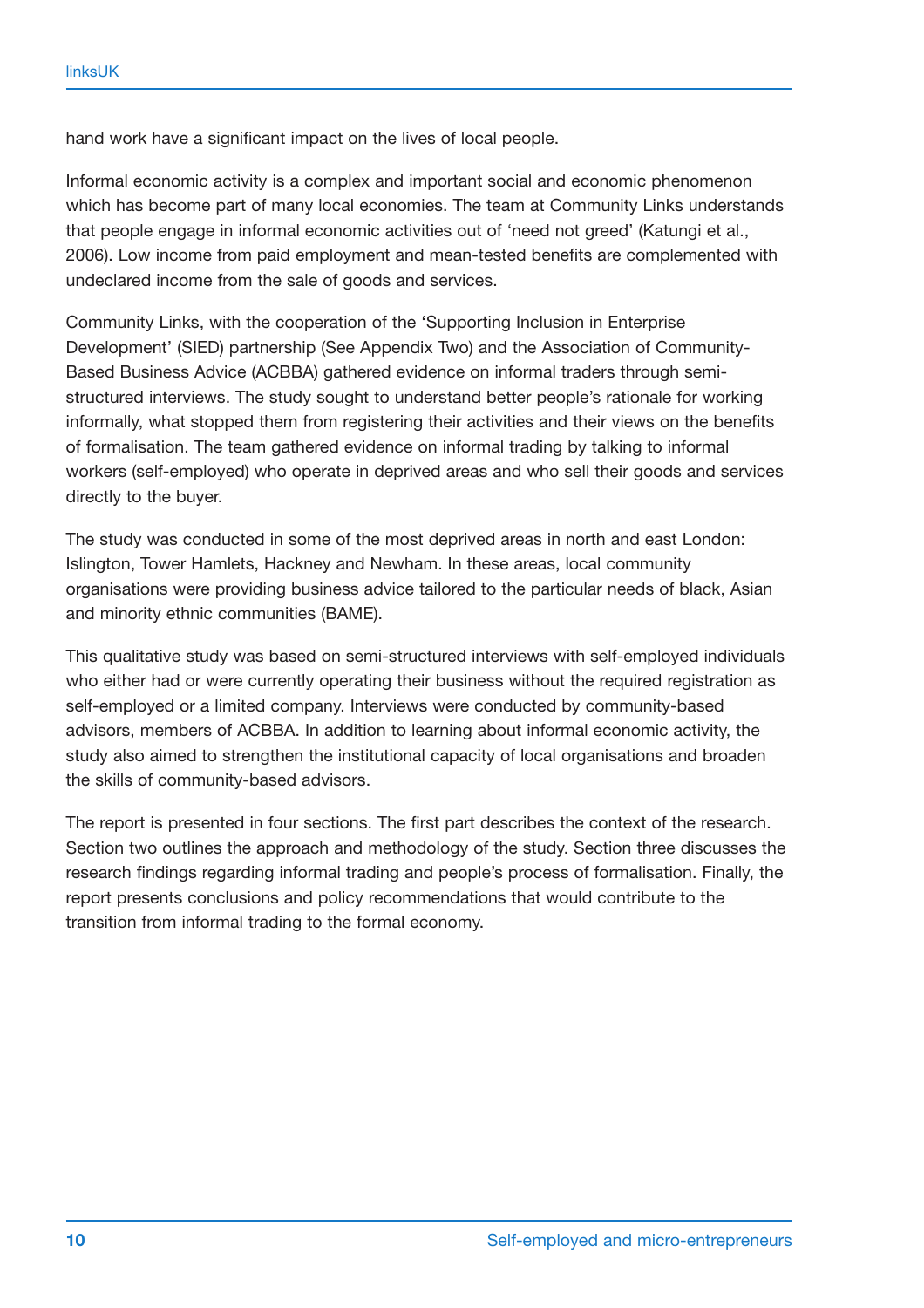# **Context of Research**

Deprived areas experience multiple 'problems', unemployment at rates higher than the national average (Census, ONS, 2001) is one of them. In deprived areas, worklessness and unemployment is especially high among black, Asian and minority ethnic communities. These communities often exhibit significantly lower educational attainment which may limit work opportunities. In addition, specific cultural attitudes towards female employment and to the care of children, the elderly and the disabled may have an impact on the higher rates of unemployment and economic inactivity among female members of minority ethnic communities.

Paid employment is promoted by policy makers as the way for people to get out of poverty (Knijn et al., 2007; Millar et al., 1997). Self-employment and entrepreneurial promotion are two of the policies put in place by the UK government to increase levels of employment in deprived areas. Local business advice is intended to offer support and guidance for people to take up paid employment on a self-employed basis. Evaluation of these policies show that self-employment in deprived areas is less than half the average for England (Evans and Syrett, 2006).

Figures on self-employment in deprived areas may be underestimated (SEU, 2004) and a proportion of those 'officially' economically inactive or unemployed and receiving benefits might be engaged at the same time in independent informal activities. Thus, their employed status is not officially recorded.

It is contended that people's involvement in informal economic activities has both positive and negative impacts on local and regional economies, and possibly the wider national economy. One of the negative aspects of informal trade is the unfair competition of those working informally; they do not pay taxes, some do not apply for the required health and safety certificates and other necessary regulations needed to operate formally. Costs of production may therefore be less, resulting in lower prices for goods and services than businesses working formally.

For households and individuals, informal activities provide additional disposable income lowering poverty levels. Informal economic activities may also play a part in the economic dynamism of a depressed local economy and encourage entrepreneurial activity and skills development (Katungi et al., 2006; Travers, 2001; Weiss, 1987).

Scholars argue that the existence of informal economic activity is 'encouraged' by the communities' acceptance (Evans, 2007; Leonard, 2000). Despite the media's frequent depiction of the informal economy as 'fraudulent', 'greedy' and 'condemnable', studies on the public's attitude towards informal work show that people are less judgemental and more understanding. The general public, when asked, said that people engaged in informal activities as a result of need to complement low income (Katungi et al., 2006; Community Links, 2001; Jensen et al., 1995; Tickamyer and Wood, 1998).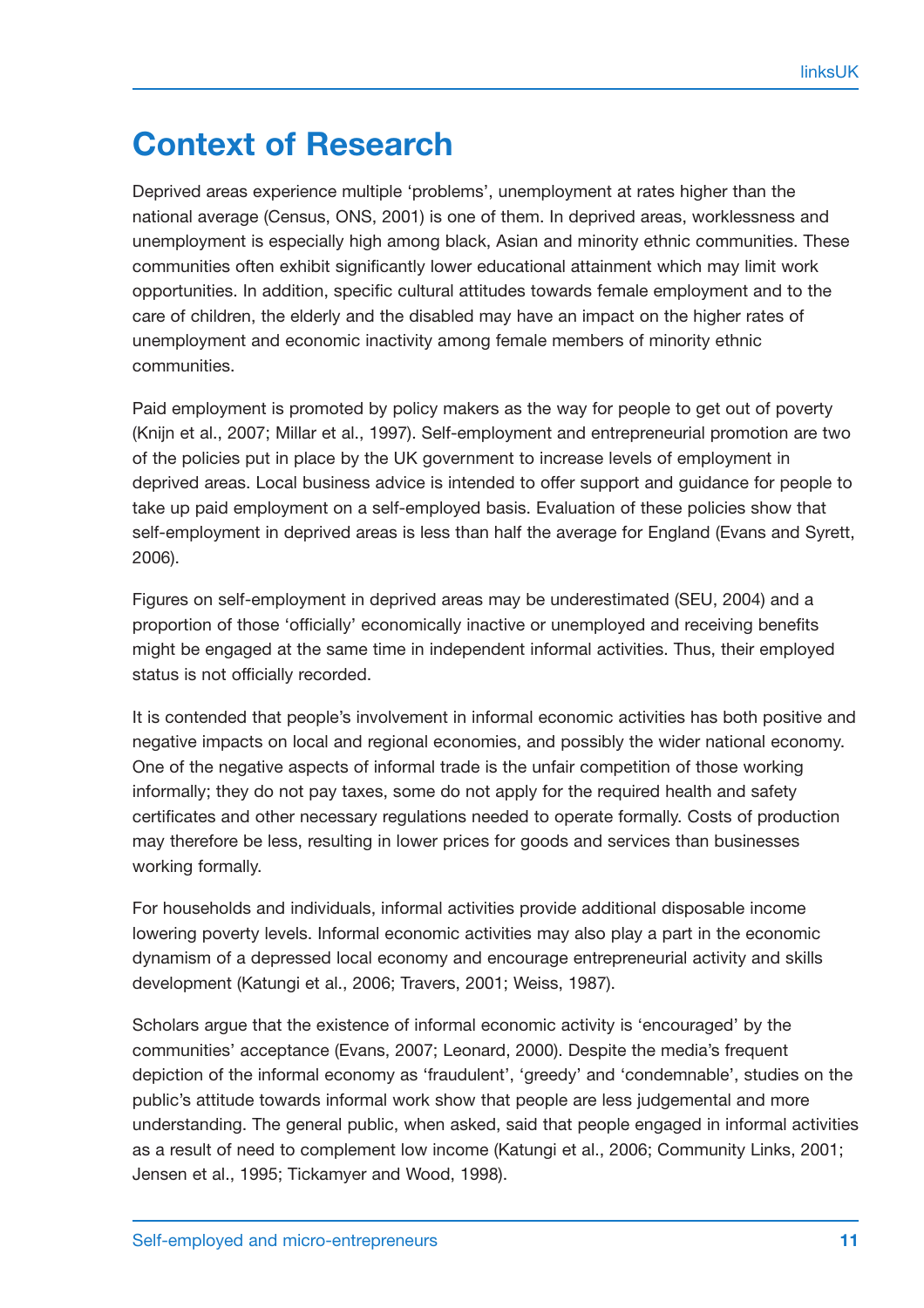Scholars assert that informal economic activities are here to stay (Chen, 2005; Leonard 2000). The notion that informal economic activities are only present in developing economies has been proved inaccurate. Globalisation, the need to lower costs of production in developed countries, flows of migration from the developing to the developed countries are all social and economic phenomena that contribute to the existence of the informal economy in industrialised societies (Sassen, 1994).

Some parts of government including HMRC and DWP, employ punitive measures towards informal activities in an attempt to reduce them this response is not likely to yield the desired results. However, results are difficult to measure because those trading informally are not operating in the open.

Formalisation or 'mainstreaming' of informal economic activity forms part of the policy of other government departments such as the Department for Business, Enterprise and Regulatory Reform (DBERR, formerly DTI).

However, some departments such as the DWP have a contradictory stance towards the informal economy. On one hand DWP stresses detection and prosecution of benefit fraud and on the other hand promotes programmes to encourage formalisation of work. This suggests that government departments have to develop a balance between deterring informal paid work and promotion of its formalisation. (Evans and Syrett, 2006, pp.30). It would be helpful to have one overarching national government strategy setting out an approach to harnessing the informal economy, rather than different departments having differing strategies (and even differing approaches within departments).

Within the government's social exclusion agenda, programmes including 'Back to Work Bonus', 'Test Trading' and 'Twin Track Schemes' are geared towards harnessing informal economic activities. Yet, it is not clear to what extent these policies provide sufficient incentive for people to register their activities and operate within the UK regulatory environment. At the same time, it is difficult to gauge the importance that government departments place on potential economic gains of formalising informal activities.

## **Approach of the Study**

The study concentrated on people trading informally. According to the typology of informal economy activity developed by Evans and Syrett (2006), people providing goods and services on an individual basis, without any intermediaries, who have not informed the respective authorities can be categorised as people engaged in an independent informal economic activity. Professor Williams (2005) categorises these informal traders by looking at the rationale of their engagement. Williams states that informal traders might be classified as either 'getting by' or 'getting ahead'. These two categories can be considered part of a continuum; two phases in the development of a business. The former corresponds to those who are working to obtain income that allows them to ensure their survival and have no intention of formalising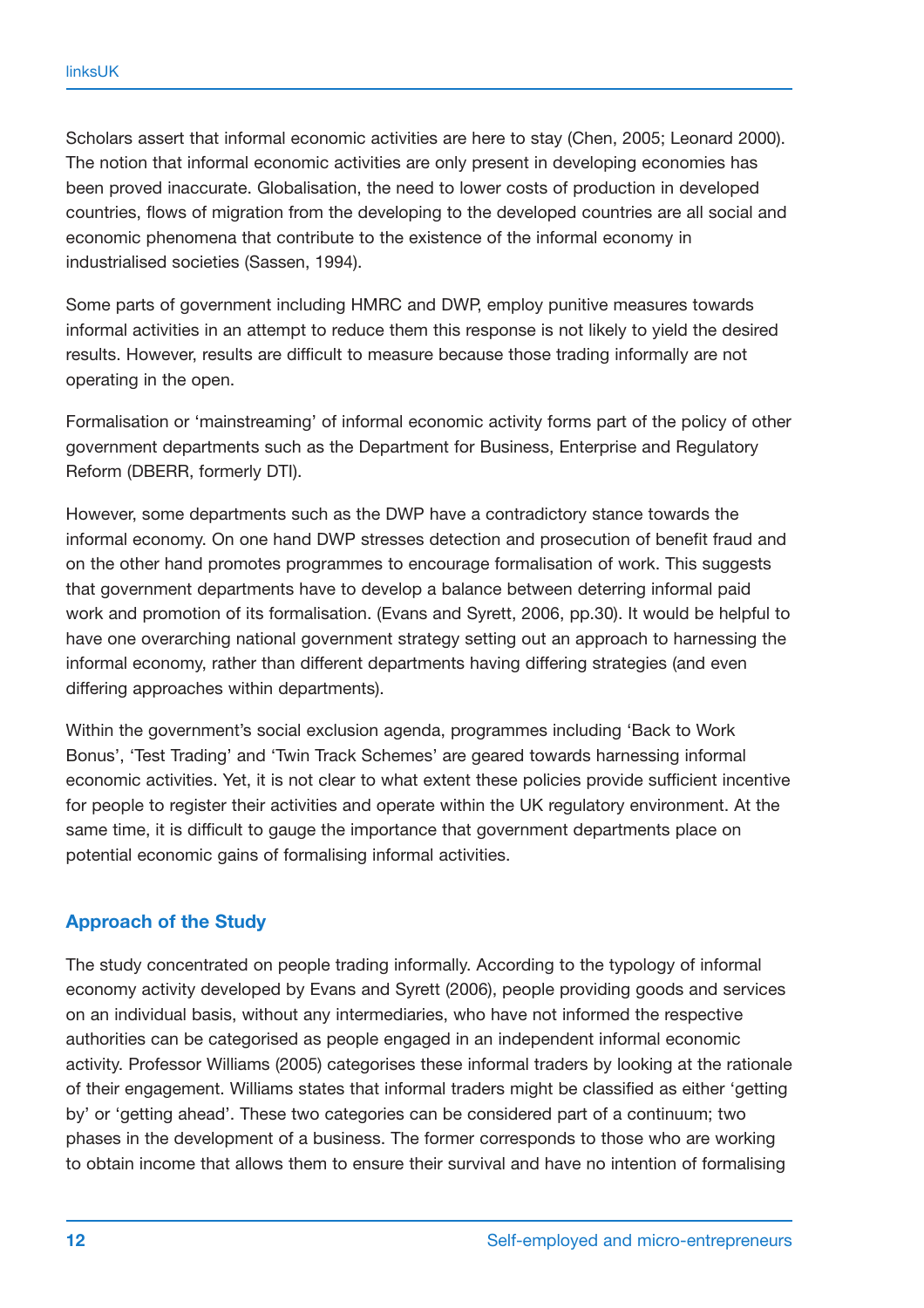their work. They may either be generating very little income or are not interested in making their informal activities into a business (Williams, 2005, pp.342).

Those in the 'getting ahead' phase are those doing informal paid work at a level which allows them some expansion of their business; they are interested in making their activity the main source of income. Informal paid workers in this group appear to be more likely to register than those who are just getting by.

The study sought to understand concerns expressed about trading informally and examine the steps taken towards formalisation. The process of formalisation is understood as obtaining the required certificates, licence and insurance to provide goods or services and to pay taxes (income or VAT). In formalising their trade, individuals may register as self-employed (sole trader) or establish a limited company.

The liabilities for one or the other differ. The differences are described in the box below.

#### **Sole trader**

- It is the simplest way to set up a business.
- Individual only needs to notify the HMRC of intention to work on a self-employed basis
- Individuals are taxed on their income
- Individuals are liable to pay National Insurance contributions (Class 2 NI contributions, which is £2.20 per week, for tax year 2007-08)
- Self-employed individuals submit an annual self-assessment
- Sole traders are liable for any debt they incur while being self-employed
- Self-employed individuals are not automatically VAT registered. A trader is compelled to register once there income reaches the VAT threshold (currently £64,000 for 2007/8 tax year) within a 12 month period.

## **Limited Company**

- A limited company needs to notify Companies House
- Need to comply with annual report of trading accounts and these are enforced by strict rules by Companies House
- A limited company is taxed on trading profits, rather than income
- Corporation tax is assessed after salaries and dividends are deducted
- Limited companies limit the personal liability of their directors
- Costly accountancy to comply with report trading accounts
- Directors or owners are liable to pay income tax on their profits and any related NI contributions (Class 4).

*Summarised from information access on November 21, 2007, www.bystart.co.uk*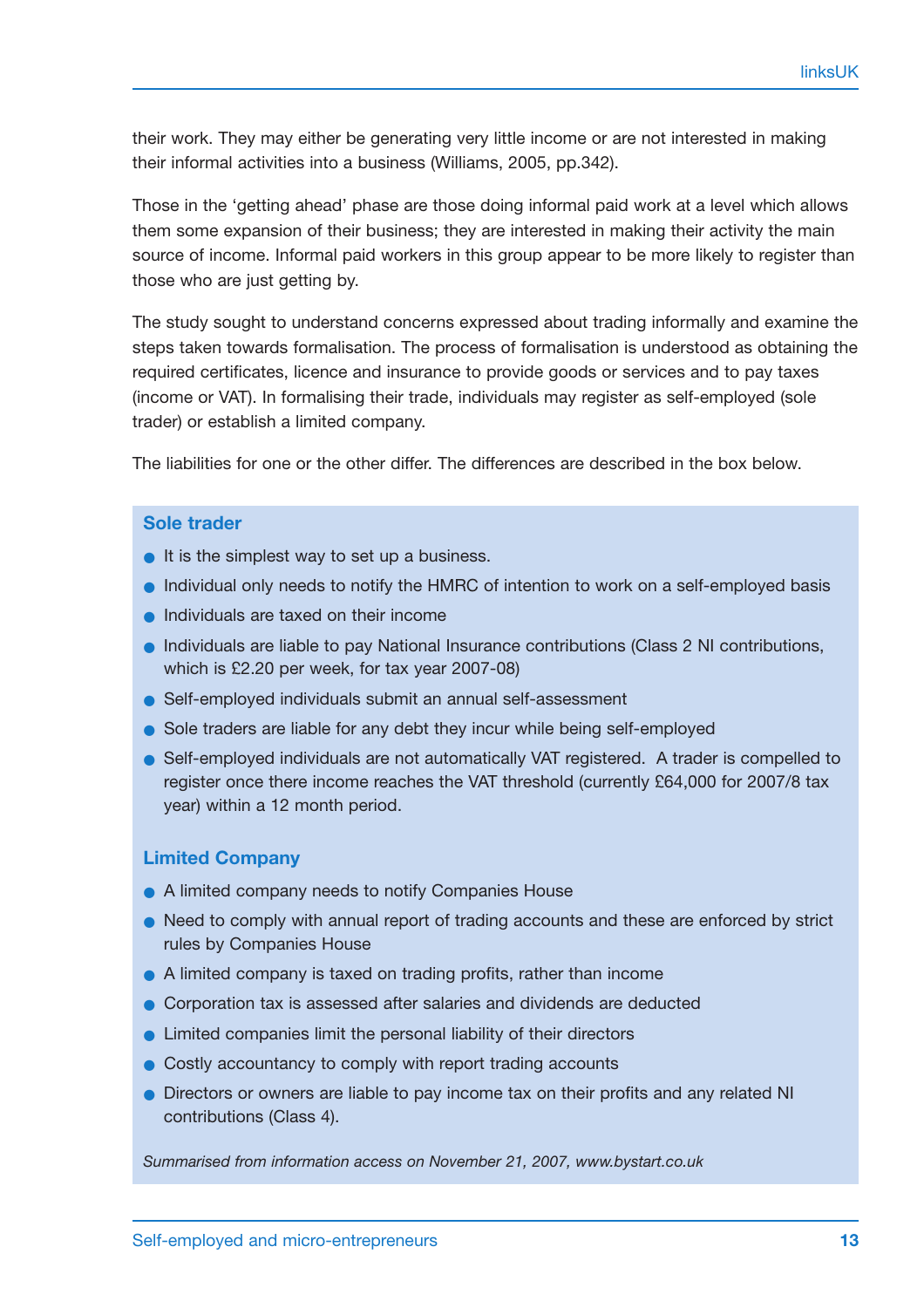## **Research Objectives**

The qualitative study sought to gather evidence on:

- 1. The nature of the involvement in informal economic activities as independent traders.
- 2. Importance of the activity towards family or individual income.
- 3. Registration of their business and reasons for doing it.
- 4. Understanding of the requirements to register and reasons to remain unregistered.
- 5. Estimated benefits of registration.

The study was based on 23 semi-structured interviews. Likely interviewees were approached by the community-based business advisors participating in the research. Those asked to answer our questionnaire were current or former clients of the business advisors. Each interviewee either had been in the past, or was currently trading informally.

The interviews were conducted by community-based business advisors. The rationale for this approach was based on four points.

- 1. Business advisors had developed a business relationship with the interviewees.
- 2. The nature of the questions, designed to tease out an 'illegal' activity, required that the interviewees trusted their interviewers.
- 3. The community-based business advisors would gain experience in research interviewing and thus, strengthen their own skills base and that of their organisation.
- 4. A significant proportion of the residents in these multi ethnic areas are using English as an additional language. Thus, some of the interviews needed to be conducted in the interviewees' first language. The business advisors are able to speak these community languages.

The interviewers had a range of professional experience; some with three years as community-based business advisors, whereas others had only been in post for a few months. Participants in the study were self-selected; their own interest was the only requirement. Initially seven business advisors were interested in interviewing the informal traders. Five were working for local organisations operating in Islington, north London. The other two interviewers were working in east London, in Newham and Tower Hamlets.

The business advisors were staff members of organisations working with black and Asian minority ethnic communities. A significant proportion of the client base of these organisations used English as an additional language. Eight of the 23 interviewees were conducted in the interviewees' first language: Bangla. The community-based advisors translated the interviews into English and transcribed them for analysis. The remaining interviews were conducted in English and transcribed by Community Links.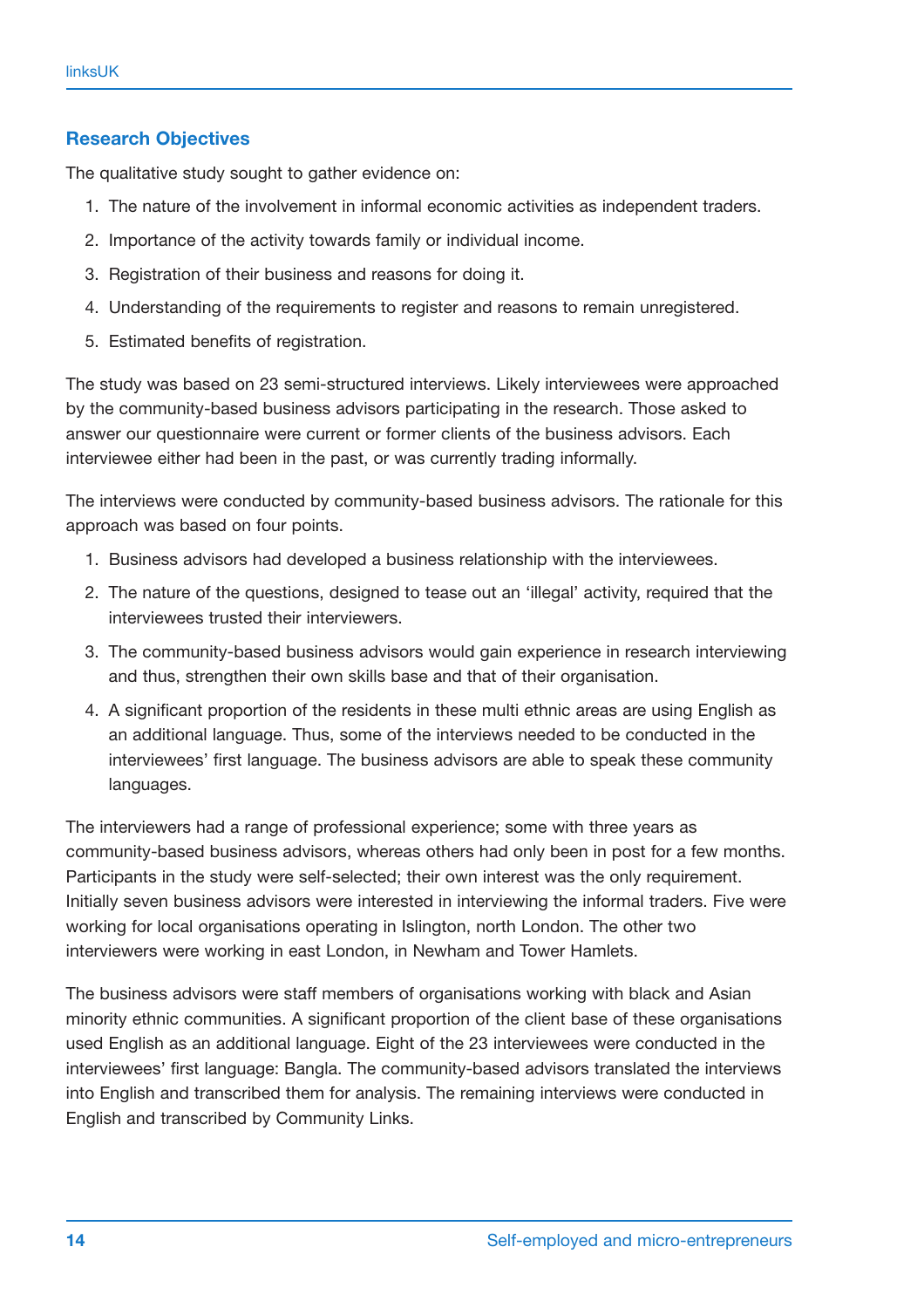The business advisors and Community Links jointly established criteria for the selection of interviewees based on the objectives of the study. The community-based business advisors approached people meeting these criteria in the way they saw fit.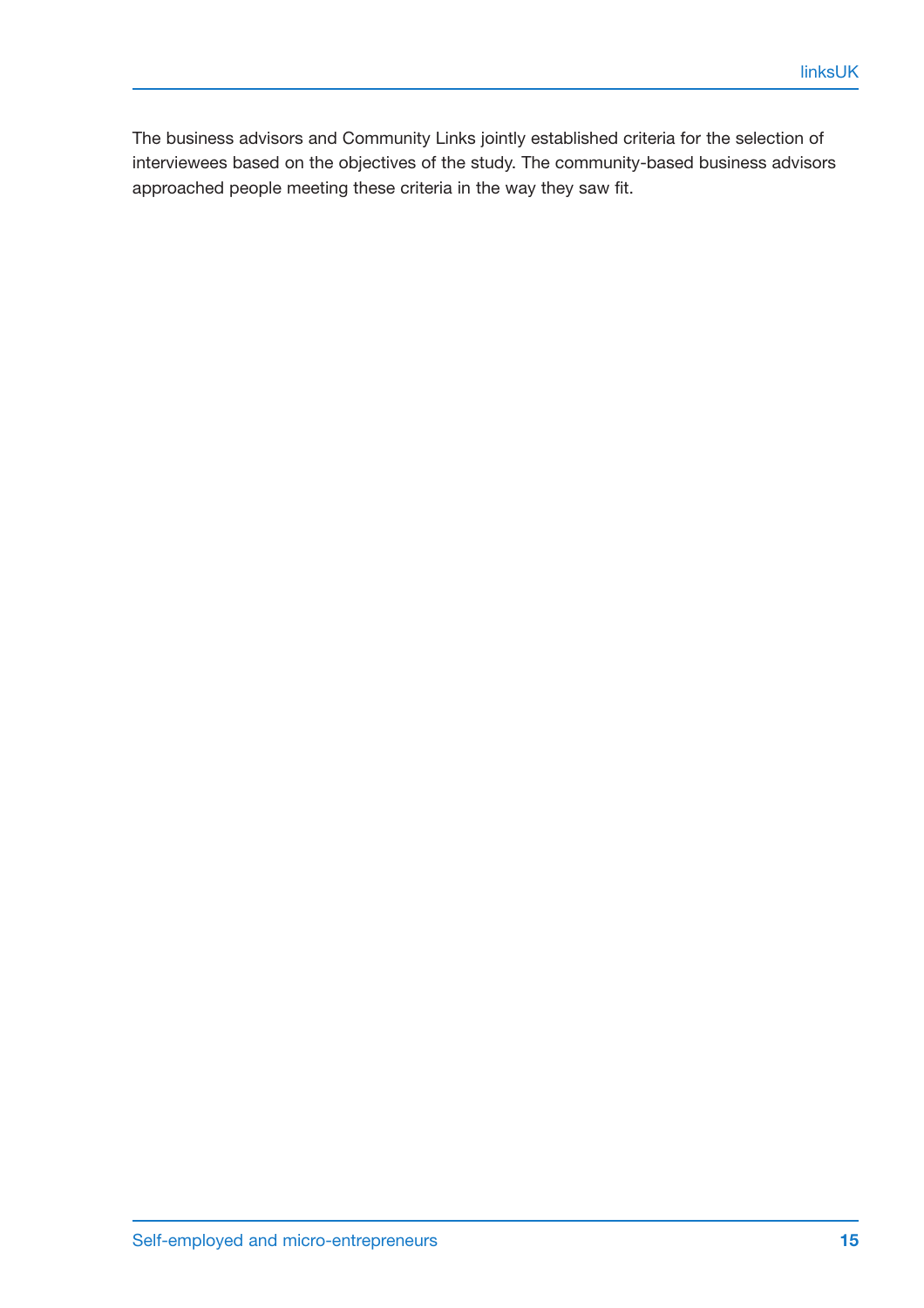# **Research Findings**

There is a continuum: from informal paid work at one end, to a fully registered business at the other. Formalisation is a process not an event. The journey along this path is not straightforward and there are no standardised routes. For any individual there may be much time spent in the 'getting by' phase and not every individual will be willing or ready to move the "get ahead" phase. Furthermore, the landmarks signalling the end of one phase and the beginning of the next are unclear. To illustrate and analyse the information provided by the respondents we used the characterisation of independent informal workers devised by Professor Williams (Williams 2005; Williams 2006). These informal traders might be either 'getting by' or 'getting ahead'. Identification of the informal traders within these categories is based on their responses to questions about the future and expansion of their business and their views on registration.

The category 'Get by' is defined as those people who are engaged in informal economic activities but do not, or cannot expand their activity beyond finding sufficient work (Williams, 2005:342). However, the definition does not clarify whether the person want to make any profits. Nor was there clear differentiation between income and profits.

The 'Get ahead' category are people who are engaged in informal economic activities and are dong it as a step towards the eventual formalisation of these activities.

There are blurred definitions where self-employment and micro-enterprise overlap. There may be numerous steps that a self-employment person needs to take to achieve regulation by government authorities. However, the end result might be compliance with tax, both income and VAT, compliance with of health and safety rules might signal the end of the formalisation process.

## **The importance of Income**

We have categorised those participants who are 'getting by' as those respondents who identify their income from independent informal activity as partially or marginally important to their household income. In the same vein, those 'getting ahead' are those for whom the income generated via informal economic activities is considered to be important. There are a number of respondents who are well in the process of getting ahead as the income from their economic activity has been central to the household income.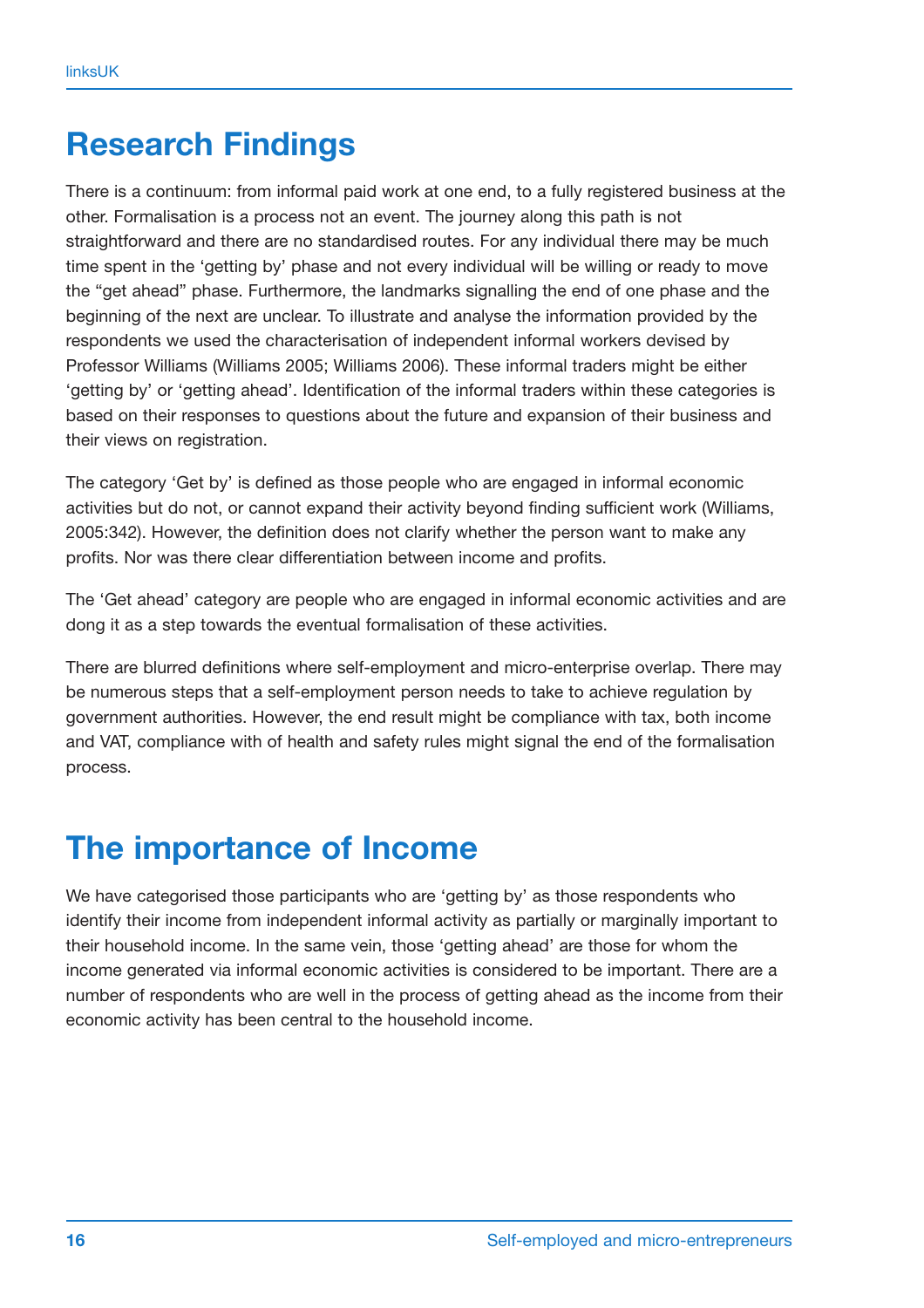|        | Marginal | Partial | <b>Main Source</b> | Total |
|--------|----------|---------|--------------------|-------|
| Female | 4        | 10      | 3                  | 17    |
| Male   |          |         | b                  | 6     |
| Total  | 5        | 10      | 8                  | 23    |

## Table 1: **Importance of Income from Informal Trade for Household Income**

Female traders have a higher representation in each of the three categories; their informal income complements income from employment in the formal sector and from benefits such as Income Support, Carers Allowance and, where applicable, Working Tax Credit.

On the other hand, it appears that for males informal activity provides their main source of income. Of the five male respondents, three were heads of households and their income was providing financial support for their families. Two of the respondents lived on their own.

The one male respondent whose income from his informal economic activity was selfestimated as being marginal was living with his family; his main source of income came from benefits received from the government.

These findings resonate with findings from other studies in which income generated from informal economic activities are complementary to other sources of income.

Of the males interviewed, half have decided to register their economic activity. Of the female respondents, the great majority had not registered. Further research evidence is needed to asses any link between formalisation of informal economic activities and gender.

# **Business Registration**

It is interesting to note from this study that, of those who had registered, all have been engaged in informal economic activities. Four of the registered traders started their operation informally before registering. They followed the path identified in other studies on the informal economy where a period of test trading is characterised by operating informally, (Williams 2005; Masurel et.al., 2002). The time spent trading informally is not uniform, respondents spent between one and four years before registering.

This is in contravention of the HMRC requirement to register after three months of test trading. However, all of the interviewees believed that to establish a successful business more time was needed than the period allowed by HMRC.

Although respondents understood the need to register their business, it was felt that the indicator of the end of test-trading should be the amount of business conducted measured by income and/or profits, rather than a period of time.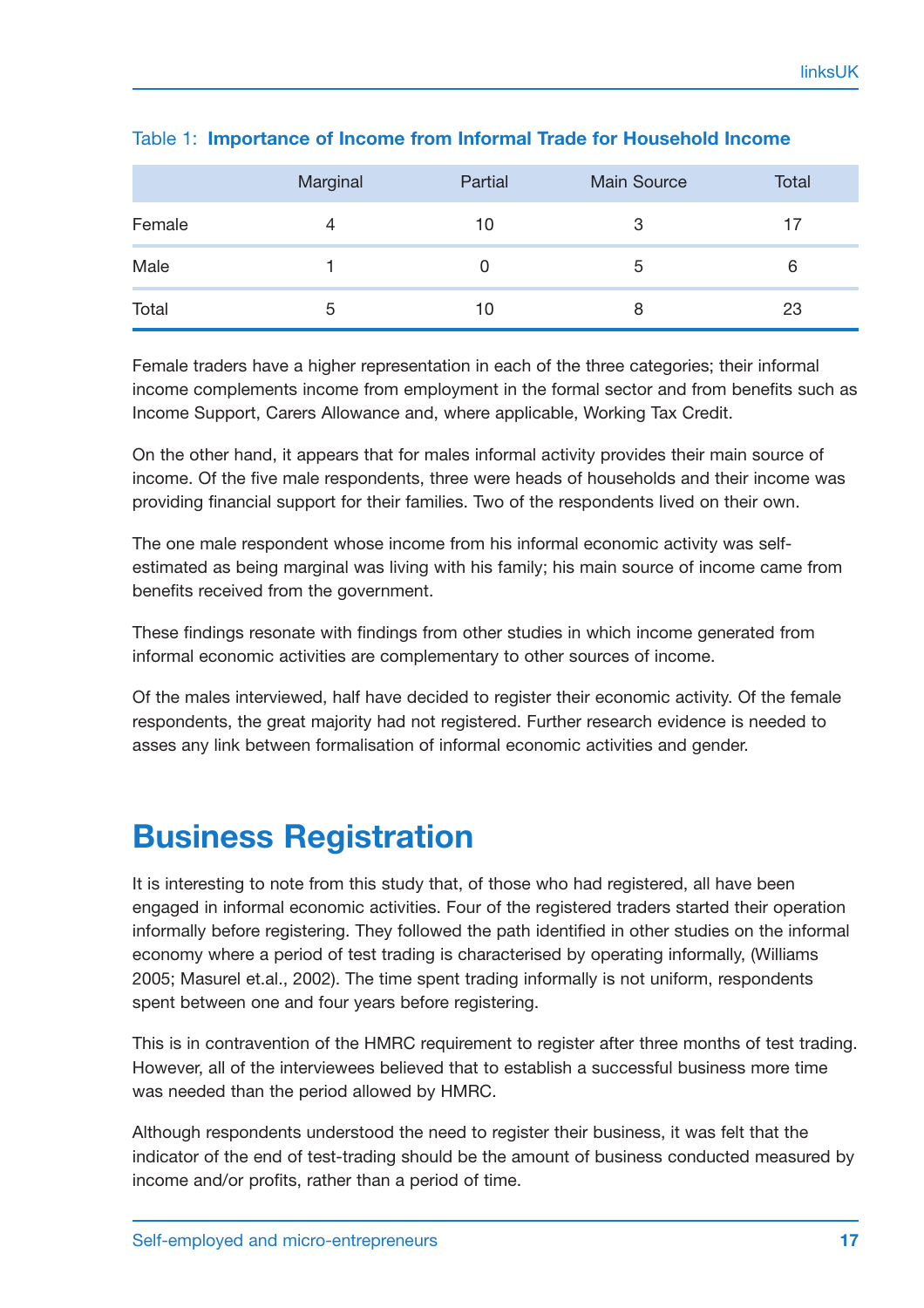When asked about this point, one respondent said,

*'I started my business (procurement) many years ago, but in reality the practical thing really started three years ago. I registered as a limited company. I think there must be a stage that's a grace period for small businesses, as soon as you reach three or four steps. Then, it's obvious that you have to register with them, but until you come to that point. They have to know that you are still between steps one and five and you are struggling. As soon as you reach five, you definitely get in touch with them.'* (Interviewee S)

## **Types of informal businesses**

Scholars have identified a number of occupations and areas of work where informal economic activities are prevalent. Evans and Syrett (2006) lists a number of activities which includes agriculture, social and personal services (i.e. cleaning and care work), construction, tourism hotel and catering trades and fashion/clothing manufacturing. In our sample, the economic activities in which respondents are involved in, resembles this list.

|        | Restaurant,<br><b>Hotels</b> | Catering | Clothing<br>(Tailoring) | Selling<br><b>Ethnic</b><br><b>Products</b> | Social and<br>Personal<br>services | Other |
|--------|------------------------------|----------|-------------------------|---------------------------------------------|------------------------------------|-------|
| Female |                              | 5        | 6                       | 3                                           | 3                                  |       |
| Male   | 3                            |          | 0                       |                                             |                                    | 2     |
| Total  | З                            | ხ        | 6                       | 4                                           | 3                                  | 2     |

#### Table 2: **Nature of Business**

Economic activities in which the respondents were engaged fell broadly in line with the findings of previous national studies. More than half of the sample was in occupations that could be categorised as personal and hospitality services. These include catering, hotels and restaurants which were concentrated in multi-ethnic neighbourhoods. Food and tailoring were also geared towards niche markets. Personal services are purchased from traders within their own community. The downside to this market is that minority ethnic communities tend to have less purchasing power than the rest of the UK population (Census, ONS, 2001).

## **Multicultural and multiethnic impact on business**

The multicultural and multiethnic composition of deprived areas in the London area has provided conditions for entrepreneurial activities catering for these populations. Entrepreneurs respond to the specific socio-cultural habits of this segment of the population. (Masurel et al., 2002; Basu, 1998).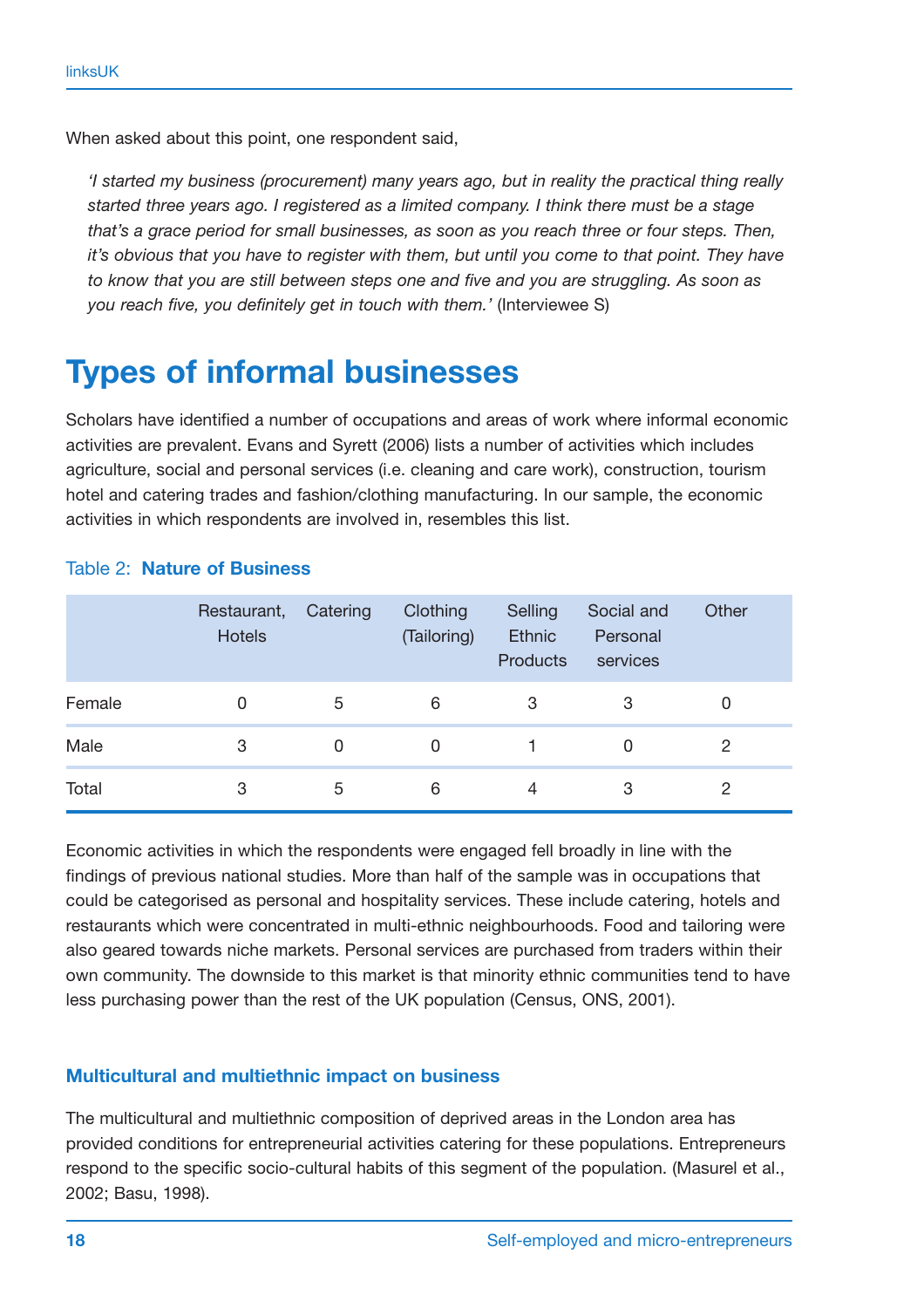*'People saw and like the stuff that I was using from Bangladesh. When I went to Bangladesh people would request for me to bring Bangladeshi products back for them. I came across your organisation and got motivated to take this further. I wanted to use this importing and selling business to let people know especially the British-Bangladeshi that Bangladeshi products are great.'* (Interviewee F)

Entrepreneurs supplying these niche markets predominantly serve the needs of people from minority ethnic groups. The challenge for growth is to go beyond these markets and access a wider sector of the population including those with more spending power. Scholars argue (Masureal et al., 2002) that the next steps for entrepreneurs supplying minority ethnic niche markets are an increase in investment and development of marketing skills. Our respondents lacked these two central elements. However, they are not at the stage where they are turning sufficient profit to make their business successful.

Most of the respondents operating in these niche markets are not registered therefore unable to access conventional sources of financial investment and credit from established banks. These traders are wary of making their operations known to the authorities as they could be prosecuted for doing something illegal. Locations for marketing their wares are limited and advertising the business widely is both risky and expensive.

*'I do door to door leaflets and by post. I avoid the local paper as it costs me too much money. I try to do most of the advertisements myself.'* (Interviewee A)

*'Most of the places we trade, we do look or check first to seek and talk to other people and try to find out whether or not they do get found out or anything like that.'* (Interviewee J)

# **Understand when a business 'officially' starts trading**

By looking at informal trading as a part of a journey towards formalisation, we can see that traders may spend considerable time, often years, operating without registering. The decision to register has, among other things, a bearing on the income they make from their trade and the regularity of their trading. After trading initially as a 'hobby' respondents seemed to go into two phases of defining themselves in relationship to their informal trading: from conducting business as self-employed individual, to being a business owner. Respondents appeared unclear about their own status: whether self-employed (getting by) or micro-entrepreneurs (getting ahead). The time people spent trading informally and the stage of development of their operations seem to have some bearing on their perception about their role as selfemployed or entrepreneurs and their decision to register.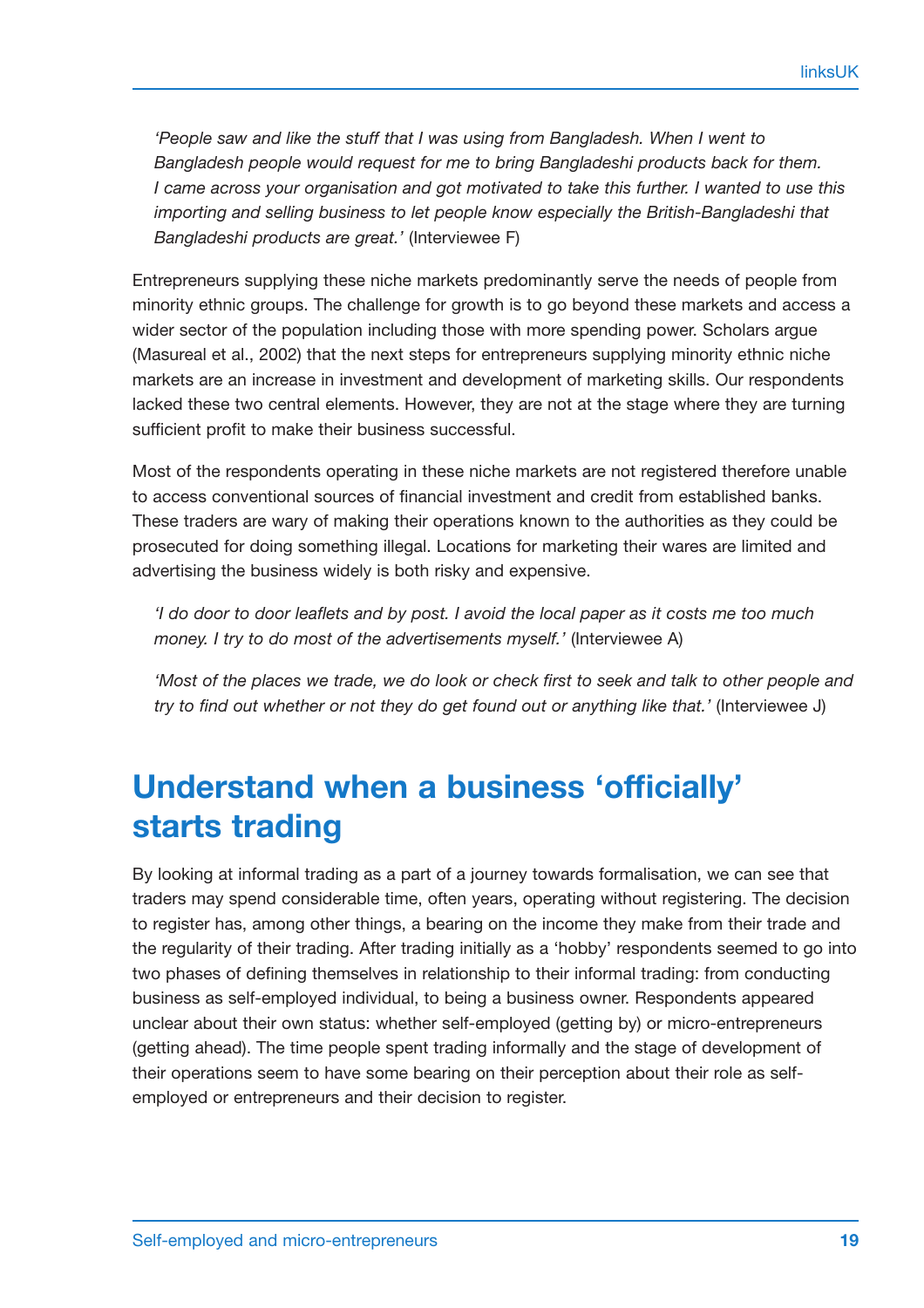|        | Less than<br>6 months | Between 6 months<br>and a year | 1 year | Less than<br>2 years | More than<br>2 years |
|--------|-----------------------|--------------------------------|--------|----------------------|----------------------|
| Female |                       |                                | ヮ      | 4                    | 8                    |
| Male   |                       |                                |        |                      | 5                    |
| Total  |                       |                                |        | 4                    | 13                   |

#### Table 3: **Time Trading Informally**

Some respondents said that they had undertaken their informal economic activity as a 'hobby'. It would appear that their definition of hobby meant operating sporadically. Once they decided to try it as a business they were trading more regularly. Their initial inclination was to 'see' whether the few goods they offered were sold. They were not inclined to work towards make their operations a source of steady income and so make it profitable. First they were trading to test how their products were received.

We may argue that they did not initially perceive their actions as running a business. This period was not counted as working informally and they did not count it as part of the time that they had been trading informally.

*'For the business, it's about eighteen months or so. Before that, we traded at craft fairs and things like that which was much smaller scale… it was just a hobby really, it wasn't such a serious thing.'* (Interviewee J)

This finding strengthens other UK research findings in which 60% of those interviewed expressed that they were trading informally to earn a little money on the side (Williams, 2005:340).

Some people have been conducting unregistered economic activity for over two years (Table 3). There appears to be a strong connection between gender, informal work and the amount of time trading without registration.

One of the male respondents had been trading informally for about a month. All of the other male respondents had been trading informally for more than two years without being registered. They reached a point where they needed to have a steady income as they were providing the main source of income for their households. Registration, for them, was the logical next step. It was reported that, in order to make their business profitable, they saw the need to register. They could afford, in terms of money and time doing paper work, to register and stay registered; it was considered a form of investment to be able to reach other potential customers.

*'By registering you can get a lot of benefit in terms of knowledge. The Inland Revenue itself, for example, offers a lot of courses to help you out.'* (Interviewee R)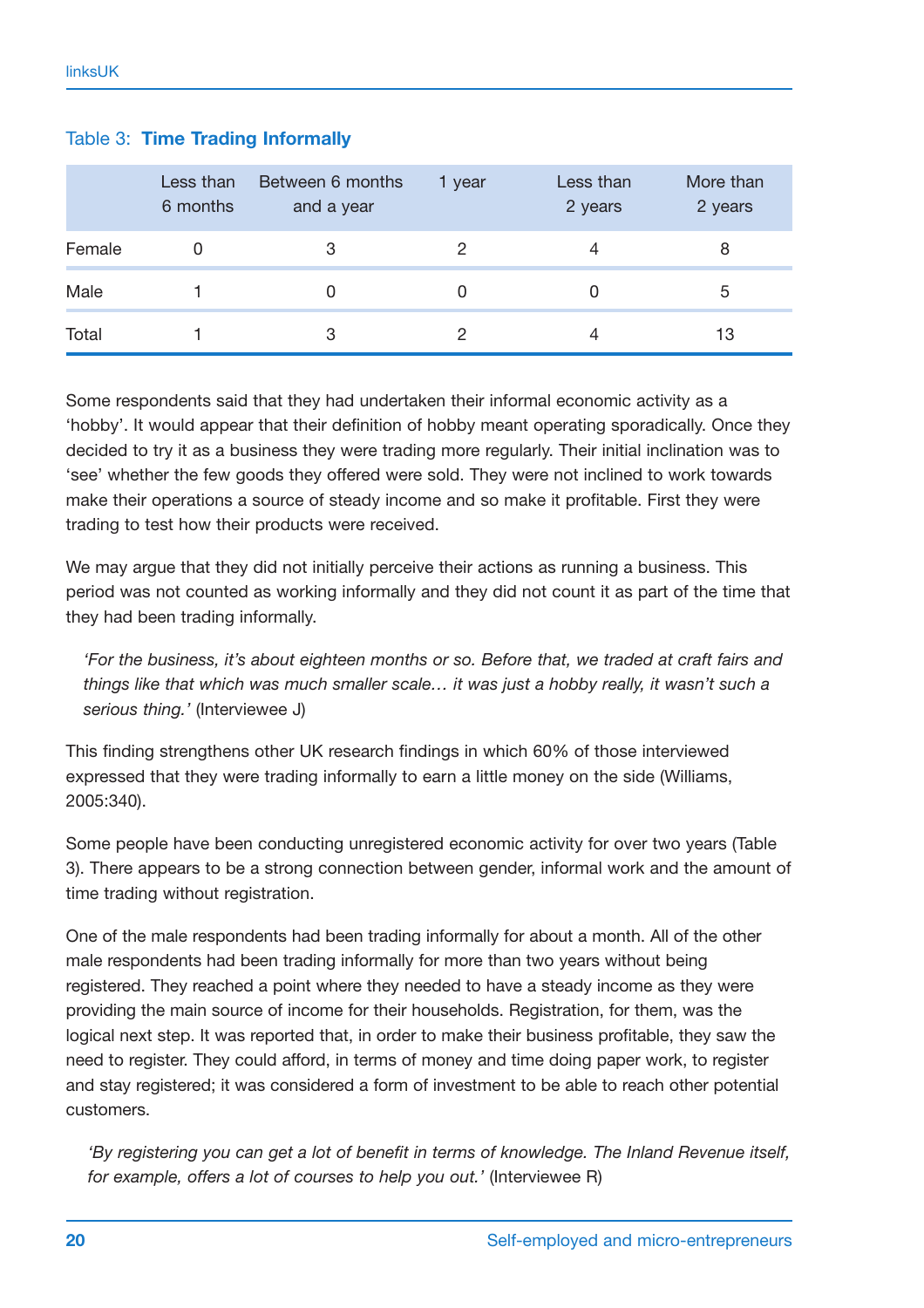## **Time devoted to businesses**

Registration of a business can be related to the time people dedicated to operating their business (Table 4). There seems to be an association between gender and time spent trading. All of the male respondents traded full-time; they said that when going into business they decided to do it full time.

For the female respondents the picture was more complex. A minority of female traders were working full-time in their trade, the rest were working part-time. For part-time workers their trade was one of several activities they were doing alongside taking care of small children and disabled children or partners. Three female traders had part-time formal work in the same activity in which they were operating informally.

|        | Full time | Part-time |  |
|--------|-----------|-----------|--|
| Female | 5         | 12        |  |
| Male   | 6         | U         |  |
| Total  | 11        | 12        |  |

#### Table 5: **Time working on business**

The fact that half of the sample and about two-thirds of the female respondents were working only part-time in their trade may have some bearing on the amount of time needed to trade informally before businesses are in a position to register. Women's caring responsibilities reflect the reality in the larger society in which women are, in the main, primary carers for their families. Caring responsibilities, may have an impact on the length of time female traders would need to make their enterprises profitable (Chen et al., 2004). It would be helpful to investigate this issue further.

*'I would like to do more but I don't have the time because two days a week I've got to look after him [the husband who has mental illness and gets Disability Living Allowance] and the three days I've got, one and a half days goes to volunteering. So basically [I work on my business] about one a half days.'* (Interviewee H)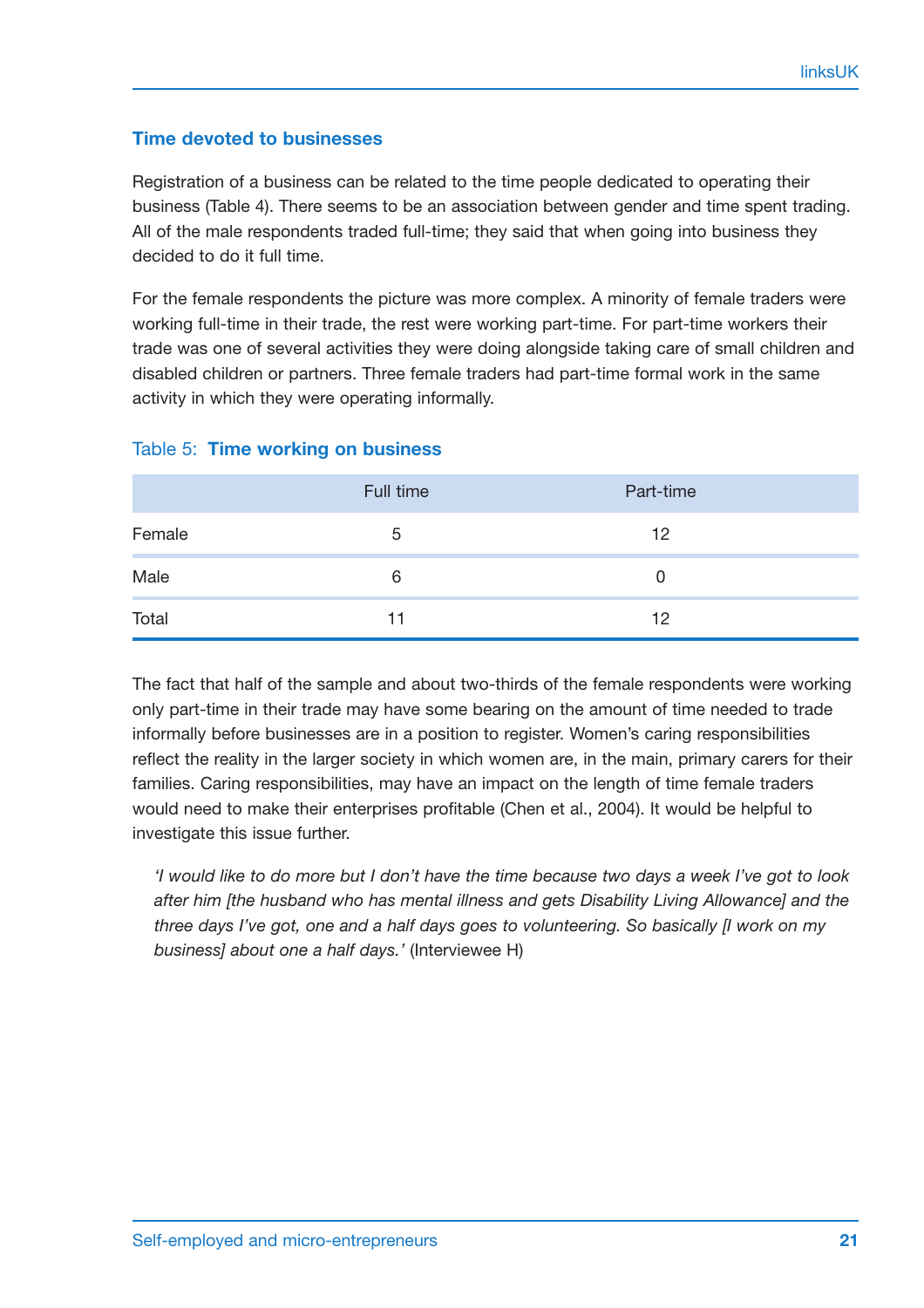# **The role of benefits and informal paid work**

|        | Carers<br>Allowance | Housing and<br><b>Council Tax</b><br><b>Benefits</b> | Income<br>Support | <b>Jobseekers</b><br>Allowance | <b>Working Tax</b><br>Credit |
|--------|---------------------|------------------------------------------------------|-------------------|--------------------------------|------------------------------|
| Female | 3                   | 3                                                    | 4                 |                                |                              |
| Male   |                     | Ω                                                    | 0                 |                                |                              |
| Total  | 3                   | 3                                                    | 4                 |                                |                              |

#### Table 5: **Informal Economic Activities and in receipt of Benefits**

Half of the female respondents said that they were receiving benefits. The loss of their entitlement to these benefits was a deterrent to registration. They said that they were not making any profit in their business. Providing information on their trading to the benefit authorities would complicate their business and may even jeopardize their family income. Entitlement to the carers allowance is lost once claimants start working. Some respondents felt that there was too much risk entailed in the registration of their business; they can't afford to lose benefits when their trade has uncertain levels of income.

*'I want to say that the government should look at the problems faced by people who want to start their businesses and are on benefits. It really messes this up when you are not earning enough and they find out and start cutting benefits. There really is not much leeway.'* (Interviewee E)

*'Because I if I do that [register business], I'll probably lose my income and then I wouldn't have anything to live on or to pay rent and such…'* (Interviewee J)

## **Ability to market and advertise the business**

|                     | Word of Mouth  | Leaflets,<br>business<br>cards, etc. | Specialised<br>Magazines | <b>Selling Events</b> | Other          |  |
|---------------------|----------------|--------------------------------------|--------------------------|-----------------------|----------------|--|
| <b>Registered</b>   |                |                                      |                          |                       |                |  |
| Female              | $\overline{2}$ |                                      | $\Omega$                 |                       |                |  |
| Male                | 3              |                                      | 1                        | 3                     | $\Omega$       |  |
| <b>Unregistered</b> |                |                                      |                          |                       |                |  |
| Female              | 13             | O                                    | $\Omega$                 | $\overline{4}$        | $\Omega$       |  |
| Male                |                | $\Omega$                             | $\Omega$                 | $\Omega$              |                |  |
| Total               | 19             | 2                                    |                          | 8                     | $\overline{2}$ |  |

#### Table 6: **Advertising Business and Registration Status**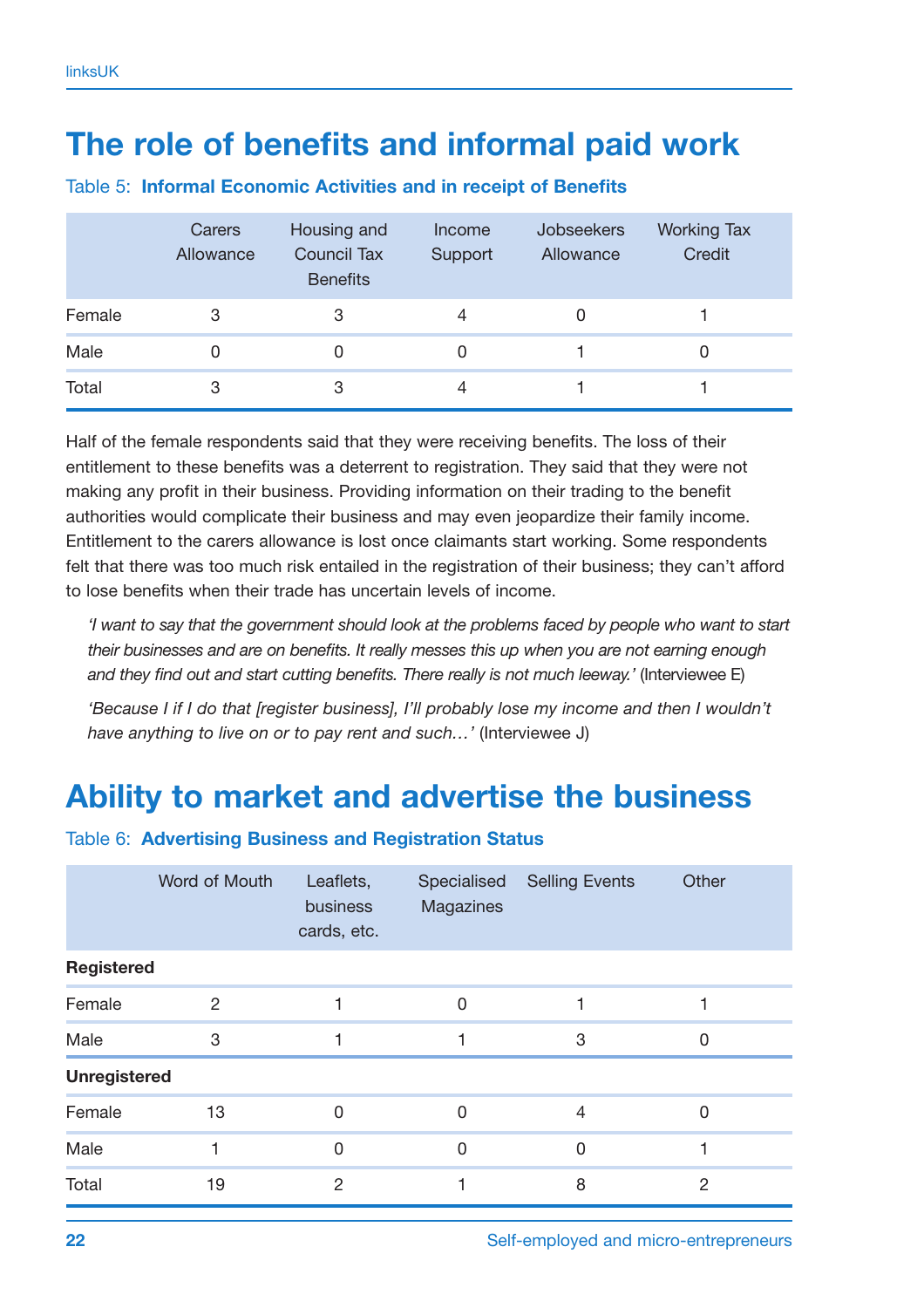The preferred method of advertising businesses activities is word of mouth. The second most used system of business promotion was the participation in selling events such as local markets and craft fairs.

Irrespective of their registration status, respondents mostly relied on one marketing approach. There were six respondents who used more than one method. The most infrequent methods were establishing a website and listing the business in a specialised magazine.

Some respondents understood the importance of marketing and advertising to reach a large number of potential customers. However, unregistered traders limited their advertising both because they were not registered and did not want to attract attention and also the financial costs that they were not prepared or able to meet. In addition, some traders are home-based and safety issues are a concern when advertising their business to a larger population.

*'…I think because it's from home basically, I'm scared of giving it [the leaflet] to everybody because you don't know who is coming to your house, so that's why I give it to people that mostly are people I can trust…'* (Interviewee V)

*'We do not advertise, but I suppose we could do bigger advertisements [if I registered]. We could put them in local papers and this sort of thing, whereas at the moment we don't do anything like that.'* (Interviewee G)

## **Awareness of need to register and the costs involved in registering**

Most traders working informally were aware of the need to register. The large majority of those trading informally expressed their willingness to register. Only one respondent clearly stated her decision not to register she said her part time job in the formal sector and the income taxes she paid were enough.

The remaining informal traders said that they would register once they were making enough money. It is not clear, from their responses how much money they would need to be making to register. It was their view that the income they are getting from informal economic activity does not make registration worthwhile or feasible. It is not clear whether there is any difference in taxable income and tax liability if traders were to register as self-employed or micro-entrepreneur.

*'I am not making like a thousand pounds a day. If I was making a large amount of money it would bother me but at the present moment, no.'* (Interviewee W)

*'I mean trading informally makes life very easy for me because first of all I'm trying to build a customer relationship. I'm trying to promote my product so people get to know what I have.'* (Interviewee U)

*'No, I don't have enough income. Of course, if my business increases I will register with the Inland Revenue.'* (Interviewee A)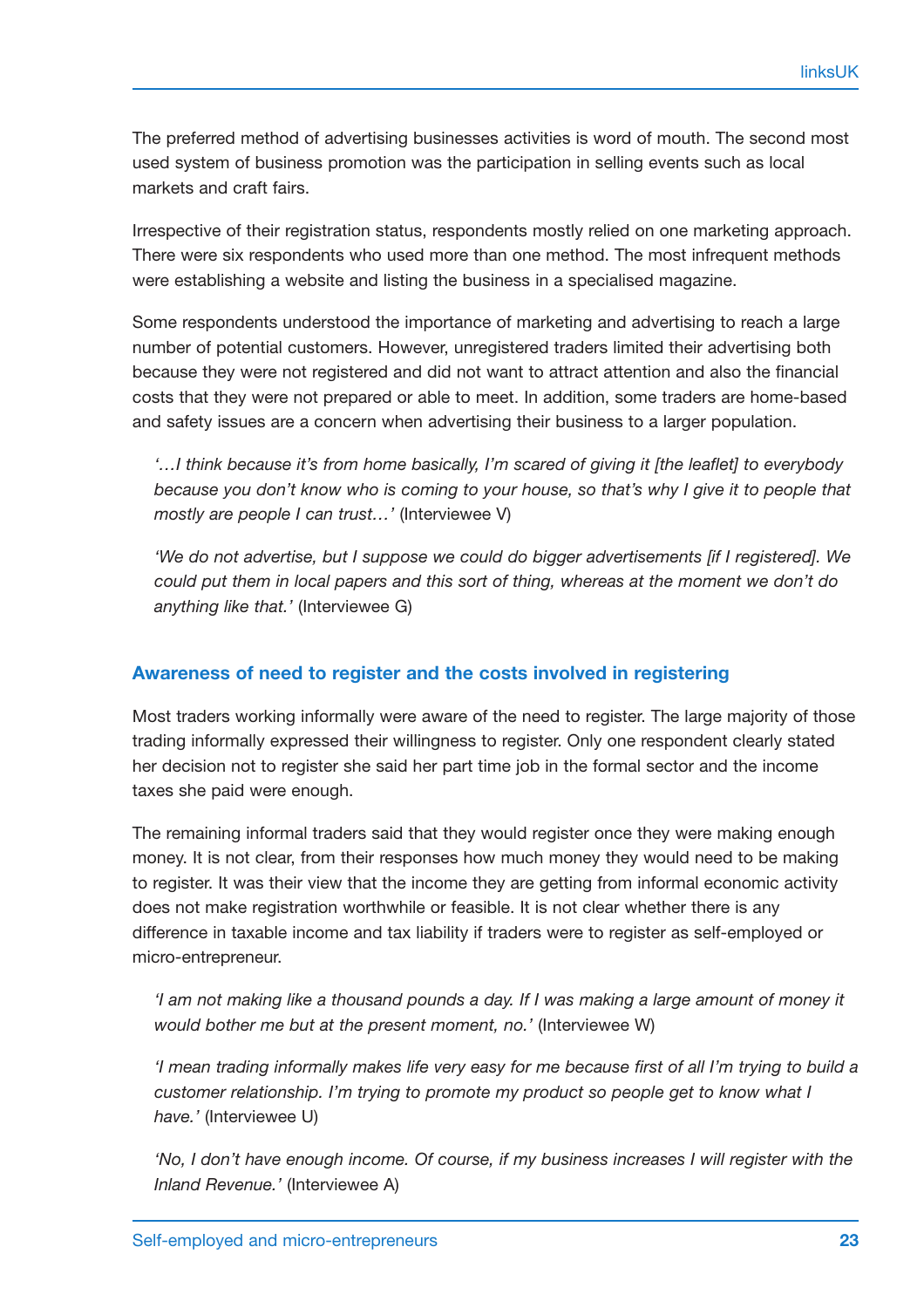The administration involved in registering and maintaining the registration appears to be a deterrent to start the process. Some respondents mentioned the amount of paperwork involved in the self-assessment tax declaration every year. Some do not feel confident to complete the task themselves and said that to pay for this service is an expense they are not quite prepared to meet.

*'…in the next year I spoke to an accountant, he charged me £76 to do it. I didn't pay it the second time… I de-registered and I didn't decide to register the second time round.'* (Interviewee H)

*'I am not earning enough from this business at the moment. Enough would be about £1000 profit. So on average I am earning £200-300 a month. That is too small of an amount to register for. Not worth the hassle and the stress of the paperwork.'* (Interviewee D)

*'I find book-keeping difficult and confusing. So it was more the practical part of it rather than just registering. Registering I've got no problems with.'* (Interviewee T)

Those respondents who have not registered concentrated on the 'hassle' of the registration process. They did not perceive that the benefits obtained from registration, outweighed the cost. The most significant cost of the registration process is the loss or reduction of income from benefits. Respondents perceived the payment of taxes from income and the paperwork involved in the annual tax self-assessment as another cost they were unwilling or unable to meet.

To fully comply with regulatory requirements in the formalisation process, it may be necessary for an informal trader to commit time and money to undertake training, for example in bookkeeping and administration; these costs are not necessarily taken into account by regulatory authorities.

#### **The impact of 'informality' on the business**

#### Table 7: **Working Informally Hinders Business?**

|        | <b>Yes</b> | <b>No</b> | <b>Makes No Difference</b> |
|--------|------------|-----------|----------------------------|
| Female | 6          |           |                            |
| Male   |            |           |                            |
| Total  | 6          |           |                            |

When respondents were asked about their perceptions of the impact on their business, 40% of those trading informally said that being unregistered did not have a negative effect on their operations. It is worth noting that almost a quarter of those unregistered thought that informal paid work had no effect on the way they did business.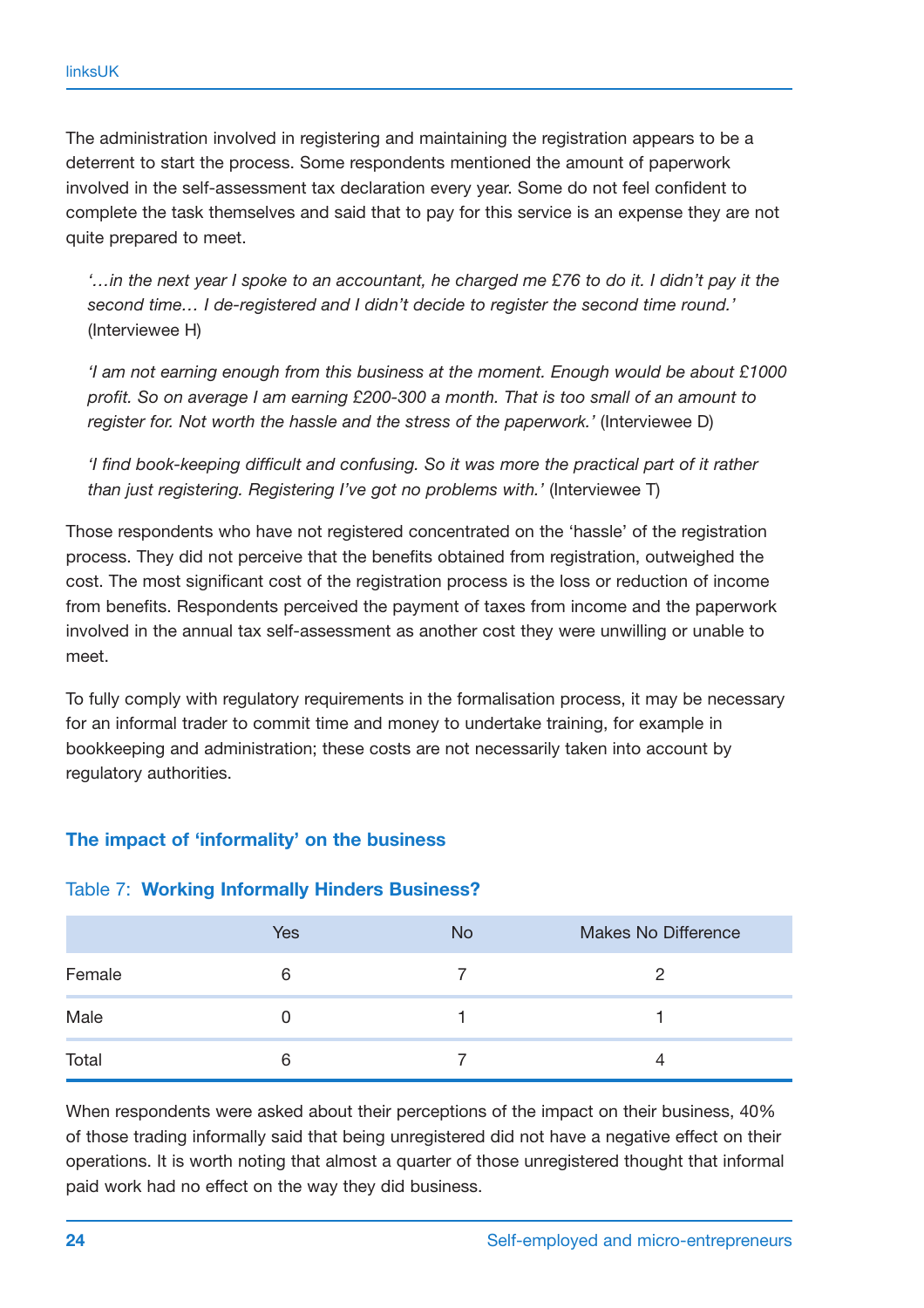On the other hand, over one-third said that being unregistered did affect their trading. These respondents considered that working informally limited them in: a) the places they could sell their goods for fear of being caught by the authorities; b) the ability to expand their business; and c) access to conventional sources of capital for investment.

*'I think it does limit your business. You have to watch where you advertise… it does limit you because some places, if you want to go and trade, you've got to be registered anyway. Like some of the bigger markets are council run.'* (Interviewee J)

*'You can't advertise, you can go and work, really. Like now you've got to work with somebody that's going to give you cash in hand. So it's not going to be possible if you pay me by cheque. If I'm going to put it into my account, there's going to be a credit on there.'* (Interviewee H)

Any one, or a combination, of these factors may constrain the development of an enterprise and develop a vicious circle: traders do not advertise or sell in certain places because they are not registered, therefore their sales are not as good and it is difficult to make the jump to get ahead. In the meantime they are relegated to small, little-known market places. Their business does not take-off and they continue to work marginally in an informal unregulated manner. They could not register, because in their words, they 'are not making any money'.

*'Modernise the business. This business needs investment and development. I am looking for grants and loans.'* (Interviewee A)

The respondents who concluded that working informally was limiting their business were those who were inclined to expand their business; they were ready to move on from 'getting by' to the next phase 'getting ahead'. However, as they were functioning informally they felt trapped: and were not sure about the benefits of registration or the details of the process. There were questions about the amount of income that would be taxable and whether registration would increase the amount of tax to be paid to HMRC. Respondents were wary of the registration process because they were dependent on steady income from benefits and believed that by registering they would lose it.

*'I was given to understand that my benefits I'm getting at the moment are taxable and I haven't got to the stage where I've got to notify them yet…'* (Interviewee H)

Respondents who do not consider working informally to hinder their business, may be regarded as not ready to make the jump into the 'get ahead' stage of development. The fact that these individuals are drawing some income from trading may mean that the communities in which they operate are receptive to their informal activities. The multifaceted reasons for this reception may include convenience, price, and helping members of the same ethnic communities.

Those 'not bothered' about working informally appeared to be comfortable with generating some income from their activities. Their main income does not come from informal activities but is complementary to other sources of income including benefits.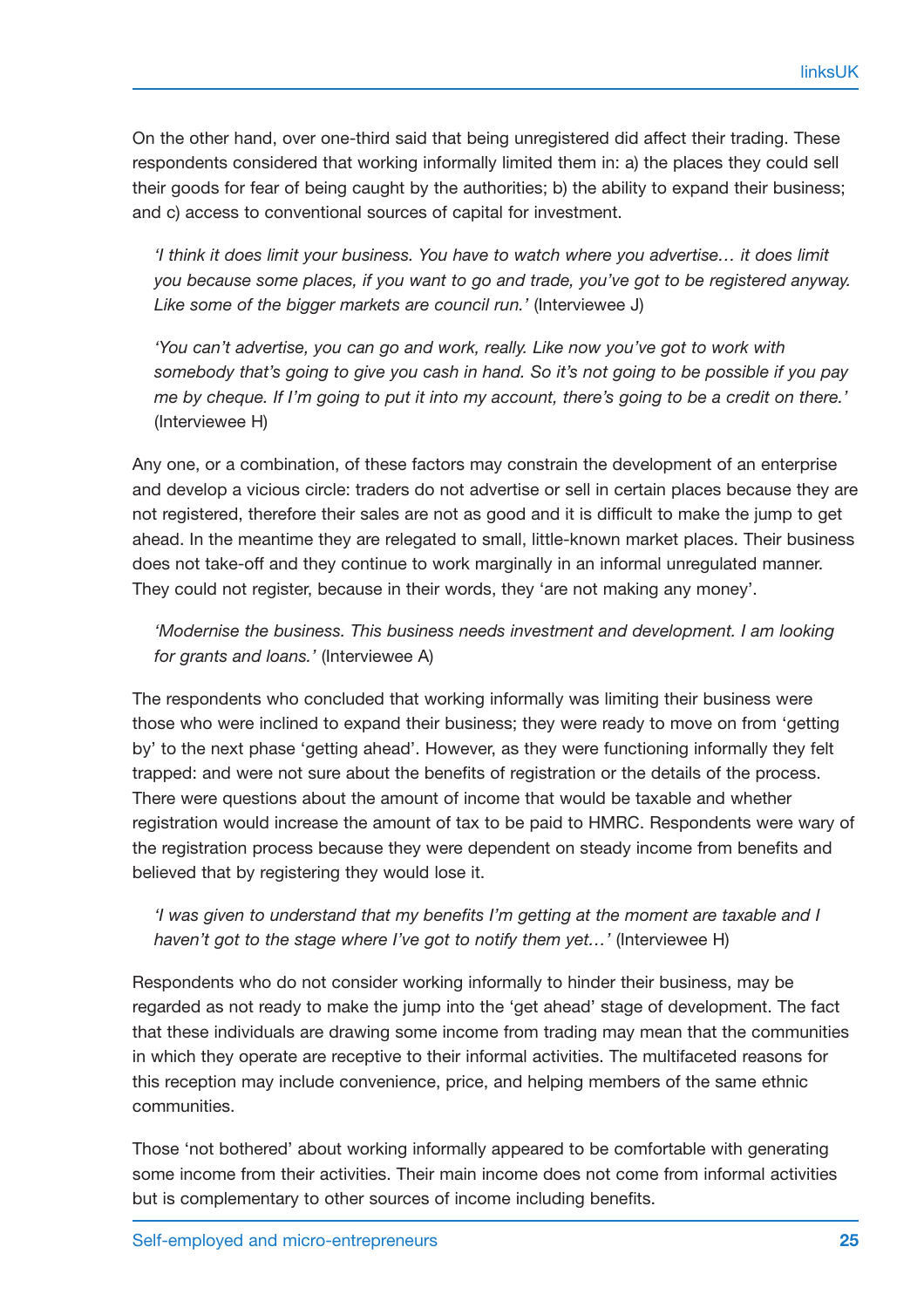*'I do not have to pay taxes now and if I tell them I will have to pay tax. I will not inform [the benefit authorities]. The money they give me is not enough to live on so there is no point in informing them because they will start cutting my benefits.'* (Interviewee E)

*'I explain to people that I am an old lady and also have another job. Usually people understand and sympathise with me and also because I do such a great job with my tailoring skills.'* (Interviewee C)

*'I am not afraid because in the first place I don't know that I have to register, in a way. I think I'm just helping people.'* (Interviewee N)

## **Benefits of Registration**

For those who decided to register after spending some time operating informally, the idea of gaining advantage from the process was not the driving force. The prospect of trading in a new territory, trying to attract more customers appeared to be important. In addition, when traders were trying to operate outside their areas of residence they felt the need to have official back-up of registration to gain credibility.

Customers, especially those who trade with other small companies that were registered with HMRC, felt they were complying with government regulations and not breaking any laws. For the former informal traders registration gave them equality with other businesses and allowed them to compete to attract customers.

Registration removed stress and worry - traders knew they were doing all they could to operate correctly and could concentrate on expanding and improving their business. They found the decision worth it.

*'You get all the facilities and you also sell confidently. You don't have the stress of having the knowledge that you are running a business without registering with the Inland Revenue.'* (Interviewee K)

*'…we can advertise our business without any fear of getting caught by the Inland Revenue and also accept big orders.'* (Interviewee L)

*'When I realised I was going to go on it I registered with the Inland Revenue as a selfemployed. I know that I'm living in a society and there are rules regarding work, income and so on. So, I can say that it's a good decision as a good citizen to contribute in one way or another to the internals of the system.'* (Interviewee O)

*'I exactly thought about that, about just starting from day one something that will show customers credibility and as well to build up your own name as company. So definitely, I started with my idea of making my company legal and limited from day one. For the customers, that's to see that we are serious.'* (Interviewee P)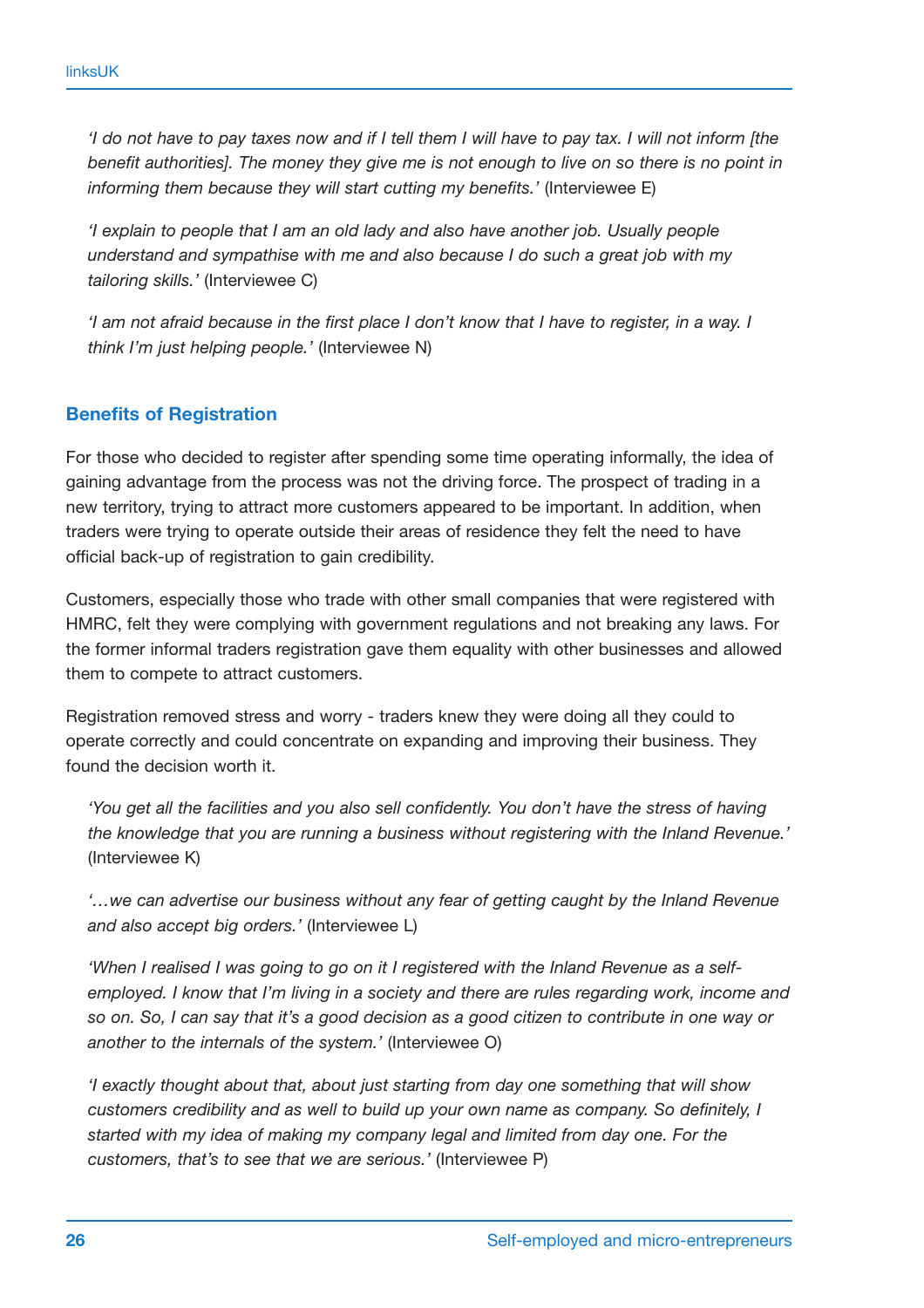# **Conclusion**

Involvement in informal economic activities as an independent worker, either self-employed or as a business, is a reality in the UK economy and particularly in deprived areas London. People's involvement in the unregulated labour market and businesses had been ignored by government authorities until the publication of the Grabiner Report in 2000, which began to draw unregulated involvement in productive activities out of the shadows.

From that point government authorities have taken, fundamentally, two positions. Some agencies such as the DWP and HMRC are concerned about minimising illegal and fraudulent activities through measures intended to deter paid informal work. Other agencies, with a focus on social exclusion and regeneration policies, such as the New Deal have adopted strategies designed to incorporate the skills and entrepreneurship of those working informally into the formal economy to encourage operation within the existing government rules and regulations.

Community Links, ACBBA and the other partners in the SIED partnership conducted semistructured interviews that documented people's road towards formalisation of their independent informal work. Respondents were aware of the need to register their economic activities. The majority understood this regulation but decided against it because they would jeopardise income from benefits. Another reason provided was the amount of administration involved in the annual tax self-assessment; some respondents found bookkeeping confusing and difficult.

All respondents, including those who eventually registered, had been working informally. A significant proportion had been operating for more than two years. In the sample, they considered this period as central to their entrepreneurial learning; working informally was considered as their test trading period.

Those working informally had been able to do so because of community acceptance. This finding resonates with other studies conducted by Community Links<sup>1</sup> where the general public thought that people are working informally out of need. In addition, the goods and services provided within the communities were in demand in the area such as childcare, hairdressing, child tutoring, and tailored clothing.

Traders who registered did so as part of their expansion process. Registration contributed to the credibility of their business and enabled them to market their goods and services. Also, traders did not need to worry about getting caught by the authorities. Once registered, they could access support offered by HMRC in terms of courses and networking.

<sup>1</sup> In 2006 Community Links conducted two surveys in Newham and Haringey. One of the questions included was about people's opinion on the reasons individuals worked cash-in-hand. An overwhelming majority (70%), in both London boroughs, thought that people did it because of economic reasons rather than greed.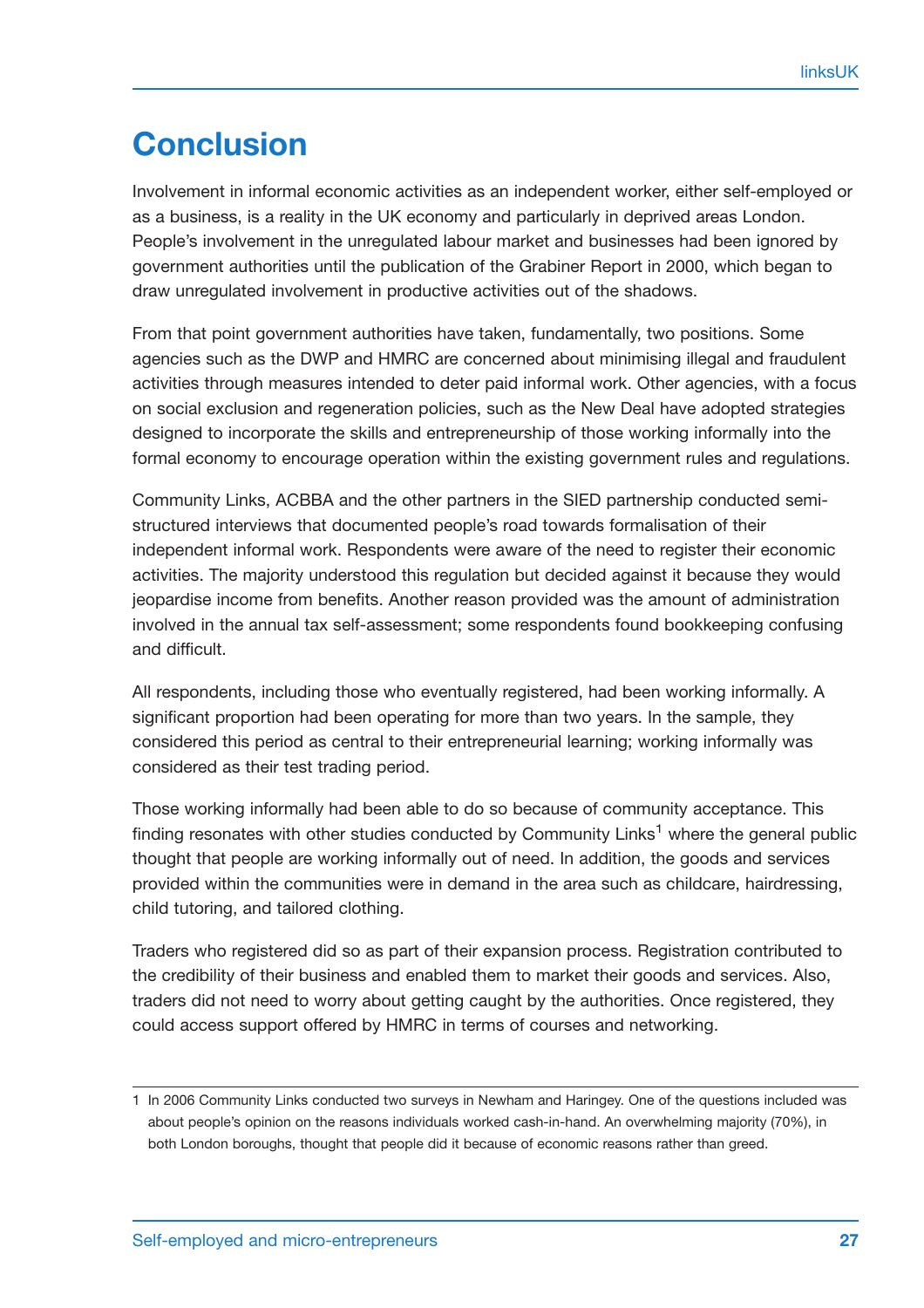Two-thirds of the sample was not ready to make the transition from the 'get by' phase to 'get ahead' and felt that working informally did not hinder their operations. At this point they were not prepared to expand; they were operating in a small area and made themselves known to prospective customers through word-of-mouth.

Informal paid-work, both as self-employed or company owner, is a reality in deprived areas of London. The deterrence approach, through the use of punitive measures, may contribute to placing these activities further into the shadows. The economic contribution to individuals, households and local economies cannot be ignored. The challenge for both government and community organisations is to develop strategies and programmes geared to harnessing the informal economy. One way to accomplish this is through the formalisation of unregistered trading, combining support and deterrence to help informal traders to make a seamless transfer to the formal economy.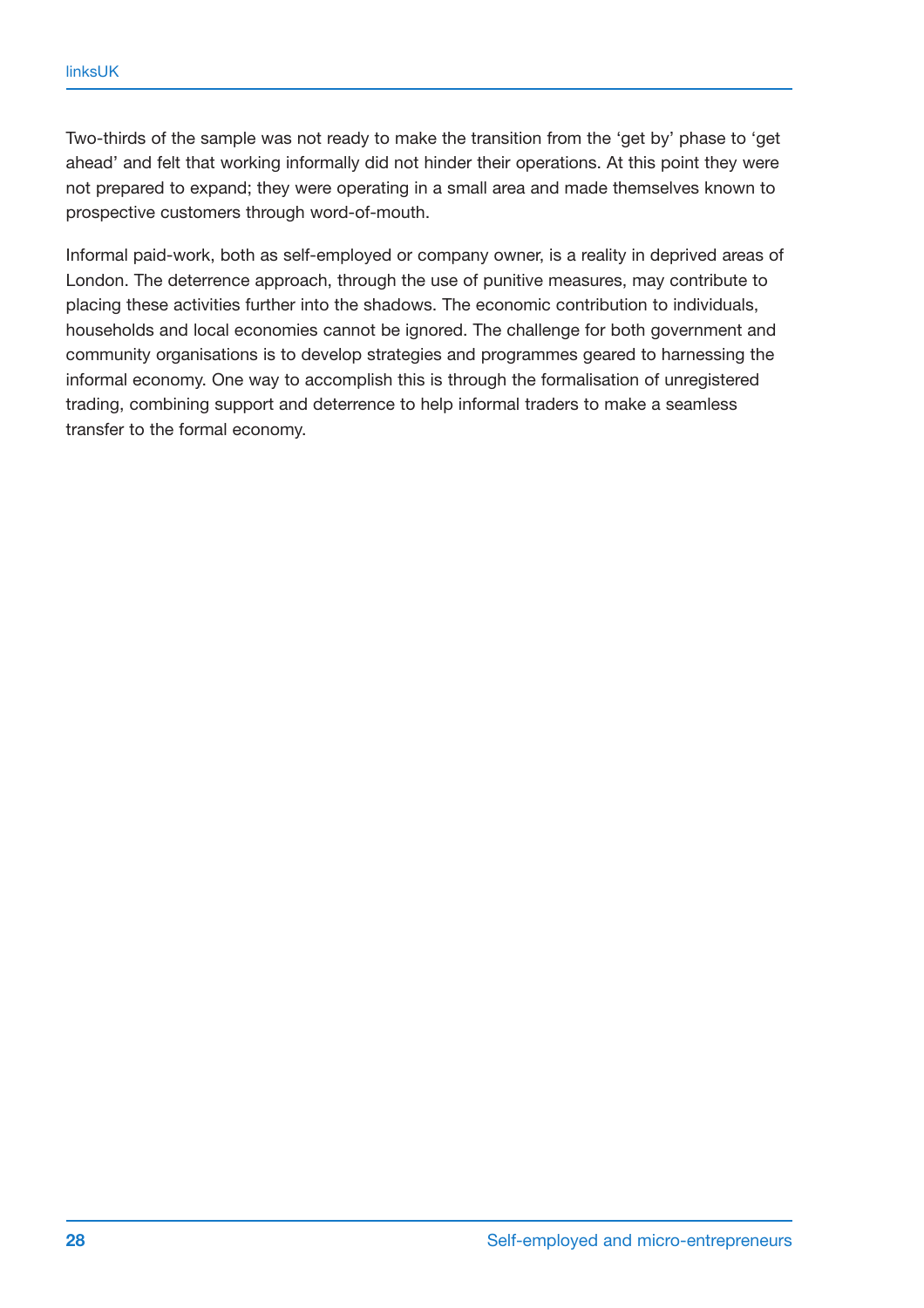# **Recommendations**

The informal economy is part of the UK's economic and social landscape. The use of deterrents or 'sticks' has not succeeded in eradicating informal economic activities and can drive businesses further into the hidden or shadow economy. The implementation of smallscale formalisation processes has shown to be successful. When informal traders are offered opportunities to transfer their operations into the formal economy they are willing to do so. Harnessing informal economic activities and integrating them into the formal economy may offer social and economic potential to local economies, as well as the wider UK economy. Therefore efforts towards formalising informal economic activities should include:

## **Harness the informal economy by embedding it in local and regional development strategies**

- Local and regional government strategies including economic development, employment, regeneration, and anti-poverty plans must explicitly recognise and aim to support people and micro and small-businesses to make the transition to the formal economy.
- A cross-agency approach should be taken to harness the informal economy. A senior director from the local authority or RDA should ensure all departments and agencies working with businesses have a joined-up strategy, with co-ordinated plans and shared budgets to support people and businesses to make the transition to the formal economy.

## **Provide more specific business advice and support**

The type of business advice and support available to people seeking to transfer their businesses into the formal economy needs to be appropriately designed for those trading informally. The current approach caters solely for people willing and able to go through a formal business planning process, currently used by Business Links and other government delivery agencies, for start-up or growth businesses.

- Business support must develop processes for formalising businesses to make the transition into the formal economy. Processes then can be individualised according to circumstances. (see Copisarow & Barbour (2004), p.18 for a 12-step programme)
- Informal economy transition or 'formalisation' business advice and support needs to become a recognised activity for which public funding is made available.
- Business advice provided by local organisations should develop a sub-programme to support and guide informal traders to become formalised.
- Greater recognition, funding and implementation of the successful ACBBA model should be rolled out throughout the UK.
- Greater use of existing government agencies is needed at a local level, e.g. HMRC Small Business Support teams.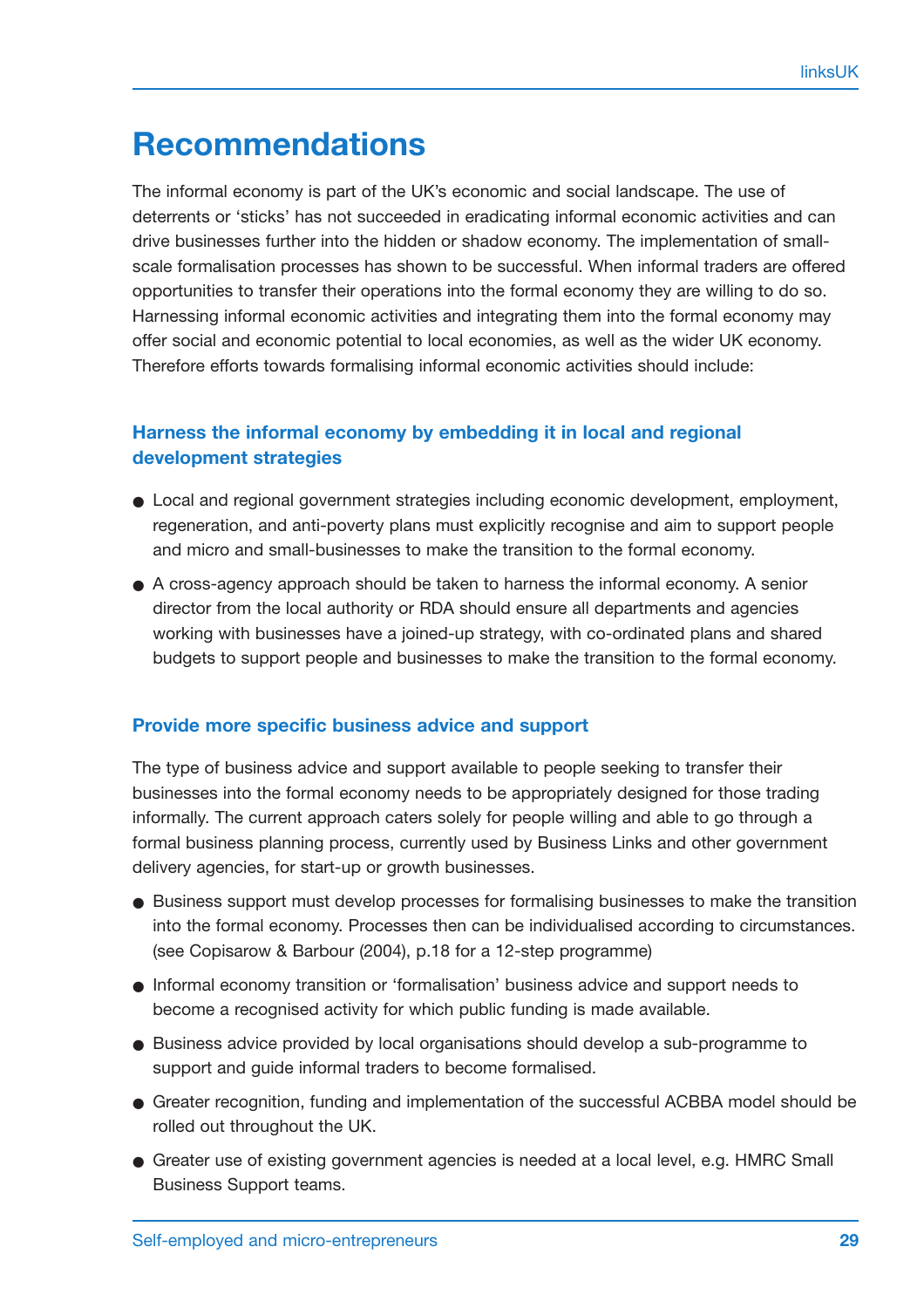- A specialised offshoot of Business Links or an independent business support network needs to be created, to focus specifically on the micro-entrepreneur market.
- The current Business Support Simplification Programme (BSSP), being led by the Department for Business, Enterprise and Regulatory Reform (DBERR), may lead to less diverse support being available, particularly for micro-businesses. This should be taken into account and addressed in the'17 new business products' being developed DBERR through the BSSP, (particularly in the formal consultation period in spring 2008), otherwise it could lead to an increase in informal economic activities.

## **Increase targeted marketing and advertising by local authorities, RDA's and national government**

- More targeted marketing and advertising of available support should take place at local, regional and national levels, encouraging people and businesses to make the transition to the formal economy. It should concentrate on the positive and beneficial reasons for formalising their business. This approach has proved to be successful in other countries.
- More 'carrots', less 'sticks';
	- ❍ The tone of marketing and communication messages must change to become more positive and show the support and help on offer by HMRC and other agencies, rather than there more punitive approaches. Highlighting local HMRC small business support teams and confidential phone help-lines would be useful.
	- ❍ Positive PR should be generated, using, for example, case studies of real people who have successfully made the transition to the formal economy, promoting what they have gained from doing so.

These approaches encourage formalisation, provide a greater financial return to HMRC in recovering previously unpaid taxes, and keep more people and businesses in the 'mainstream' economy, where they can grow, generate future taxes and create more employment opportunities.

## **Adjust tax and benefits rules**

We recommend that the current tax and benefits policies be adjusted to:

- Re-balance the carrots vs. sticks approach, and offer a 'nothing to lose' approach to starting and developing a business including a defined period of guaranteed living cost reimbursement.
- Give as much control as possible to those making the transition from welfare benefits to self-employment, to determine when they switch from state support to business income. The process could focus on 'landmarks' rather than on 'time'.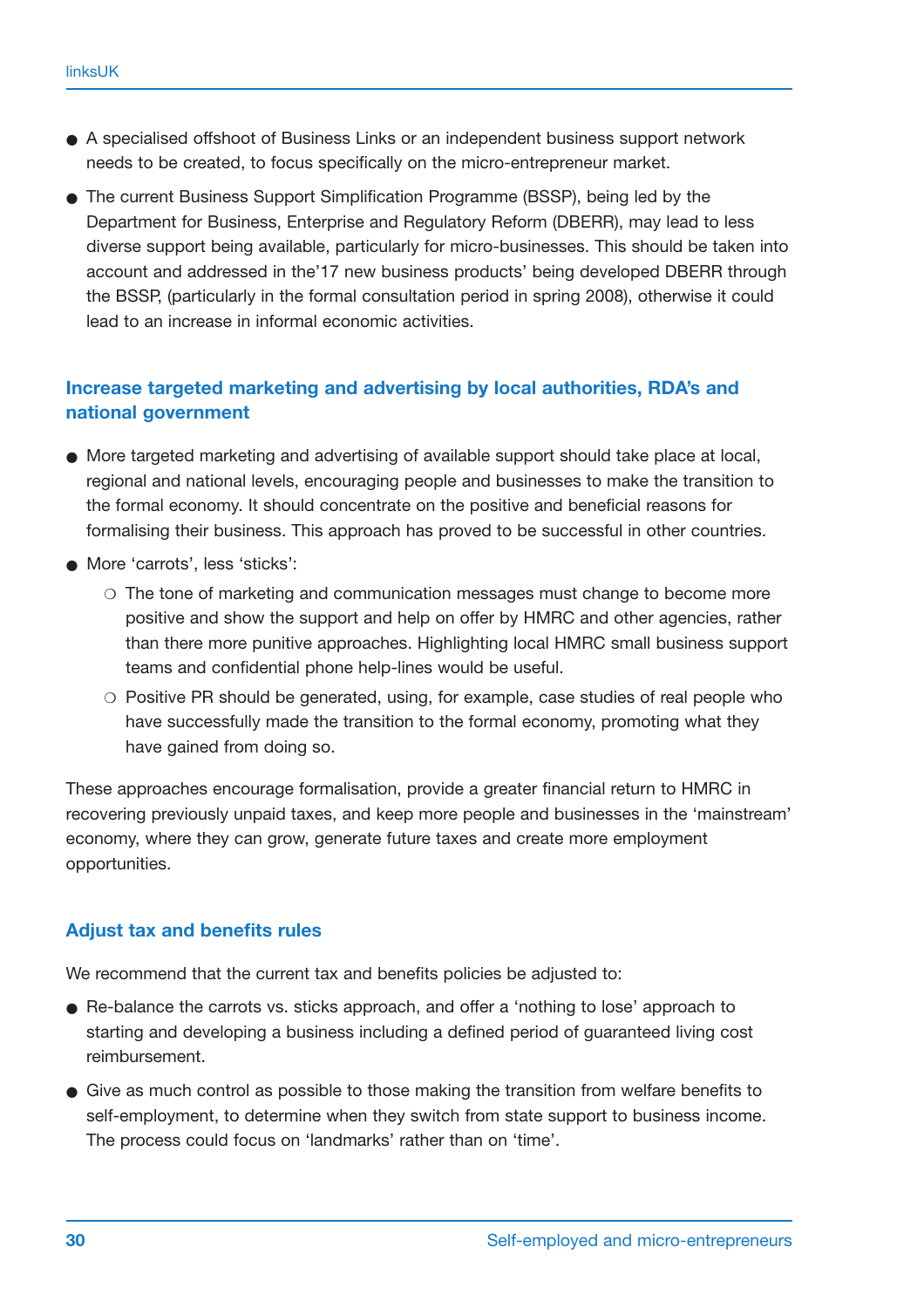- Make additional changes to the existing government programmes, such as New Deal, which do not sufficiently support unemployed people into self-employment, including the extension of the test-trade period to 12 months.
- Review the rules of non work-related benefits such as Housing Benefit and 'passported' benefits, in order to reduce the benefit trap and so the necessity for people to work informally.
- Increase tapered debt repayments for micro-businesses.
- Introduce tax relief for business loans to friends and family extend the principles underpinning tax relief schemes such as Community Investment Tax Relief and the Enterprise Investment Scheme (EIS) by allowing those providing loans to new businesses to claim reductions on their tax returns. This ensures formalisation from the start of the process, rewards entrepreneurship and encourages investment.
- Co-ordinate the tax and benefits thresholds more closely, so that transition is as seamless as possible for people receiving benefits to progress through a 'no benefits, no tax' point before becoming a tax-payer. This will involve an elimination of such 'distortions' as absolute caps on permitted earnings disregards, work hours or savings levels for benefits retention.

## **Increase use of local and regional voluntary and community, advice and business support organisations**

Voluntary and community, advice and business support organisations work at a grass roots level directly with people 'on the ground'. They not only experience and understand the problems but are already providing services to support people in their situations. They are trusted in their communities, and at times have a close connection with so-called 'hard to reach' communities. In our opinion, they are very well placed to develop policies and deliver work programmes to address the needs of local people, on their own or when appropriate, in conjunction with local public sector services.

We recommend much greater involvement of local voluntary and community organisations, advice agencies and business support agencies in the design and delivery of 'formalisation' programmes.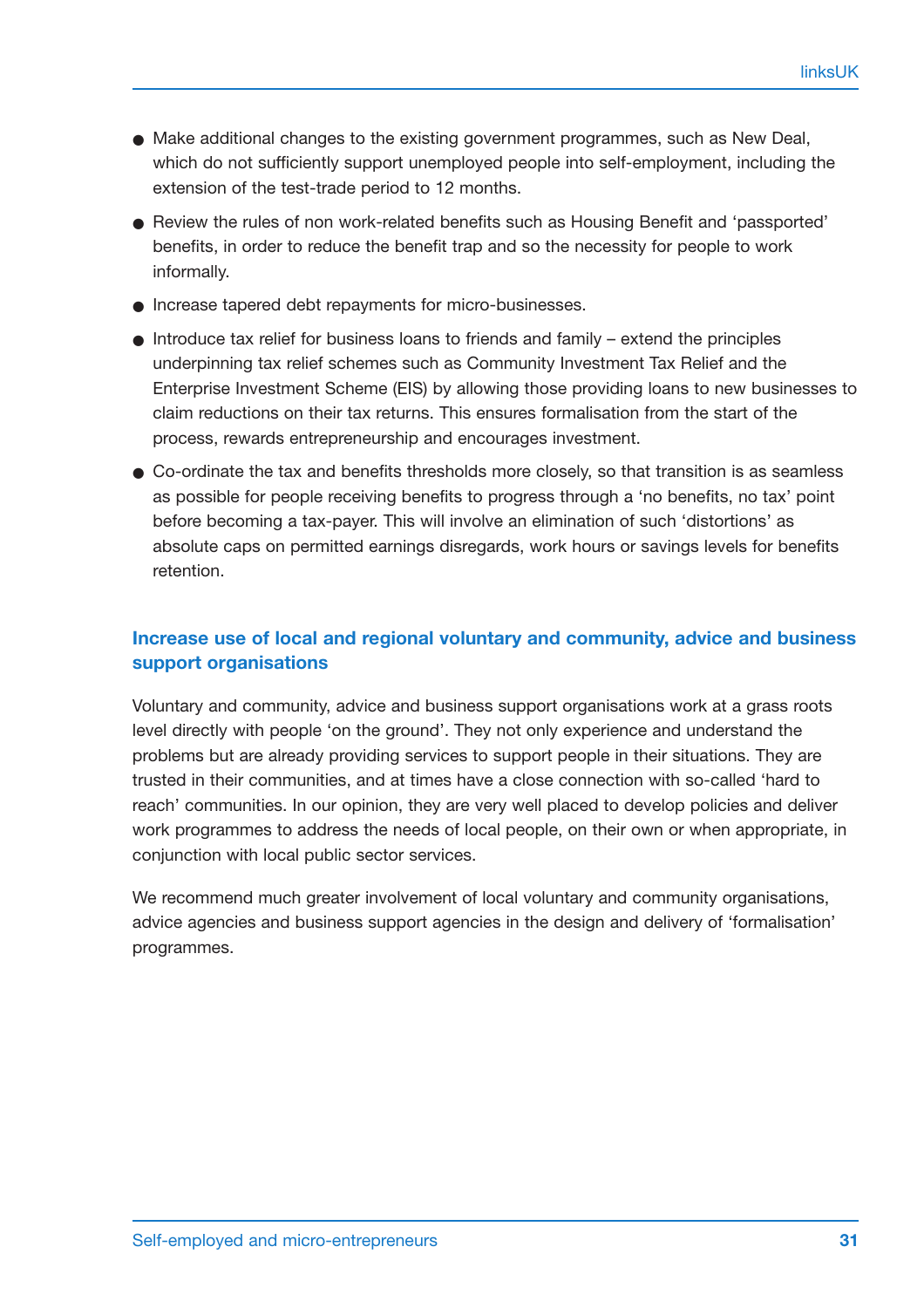# **Bibliography**

- Basu, A (1998) 'An Exploration of Entrepreneurial Activity among Asian Small Businesses in Britain', *Small Business Economics*, (**10**), pp.313-326.
- Copisarow, R. and Barbour, A. (2004) Self-employed people in the informal economy Cheats or Contributors?, London, Community Links.
- Chen, M. (2005) *Rethinking the Informal Economy: Linkages with the Formal Economy and the Formal Regulatory Environment, Research Paper No.2005/10*, Helsinki, World Institute for Development Economics Research, United Nations University.
- Chen, M., Vanek, J. and Carr, M. (2004) *Mainstreaming Informal Employment and Gender in Poverty Reduction, New Gender Mainstreaming Series in Gender Issues*, London, The Commonwealth Secretariat.
- Evans, M. (2007) 'Mutualising Cash-in-hand? Social Enterprise, Informal Economic Activity and Deprived Neighbourhoods', *Local Government Studies*, **33**(**3**), pp.383-399.
- Evans, M. and Syrett, S. (2006) Informal Economic Activities and Deprived Neighbourhoods, London, Department for Communities and Local Government.
- Grabiner, Lord (2000) *The Informal Economy*; London, HM Treasury, HMSO
- Jensen, L, et.al. (1995) 'Informal Work in Non-metropolitan Pennsylvania', *Rural Sociology*, **60**(**1**), pp.91-107.
- Katungi, D., Neale, E. and Barbour, A. (2006) *Need not Greed: Informal Paid Work*, London, Joseph Rowntree Foundation and Policy Press.
- Knijn, T., Martin, C. and Millar, J. (2007) 'Activation as a Common Framework for Social Policies towards Lone Parents', *Social Policy & Administration*, **41**(**6**), pp.638-657.
- Leonard, M. (2000) 'Coping Strategies in Developed and Developing Societies: The Workings of the Informal Economy', *Journal of International Development*, (**12**), pp.1069-1085.
- Masurel, E., Nijkamp, P., Tastan, M. and Vindigni, G. (2002) 'Motivations and Performance Conditions for Ethnic Entrepreneurship', *Growth and Change*, **33**(**2**), pp.238-160.
- Millar, J., Webb, S. and Kemp, M. (1997) 'Combining Work and Welfare', *Social Policy Research*, (**132**), pp.
- Sassen, S. (1994) 'The Informal Economy: Between New Developments and Old Regulations', *Yale Law Journal*, **103**(**8**), pp.2289-2304.
- Schneider, F. (2000) 'The Growth of the Shadow Economy in the OECD: Some Preliminary Explanations', *Journal of International Affairs*, **53**(**2**), pp.413-431.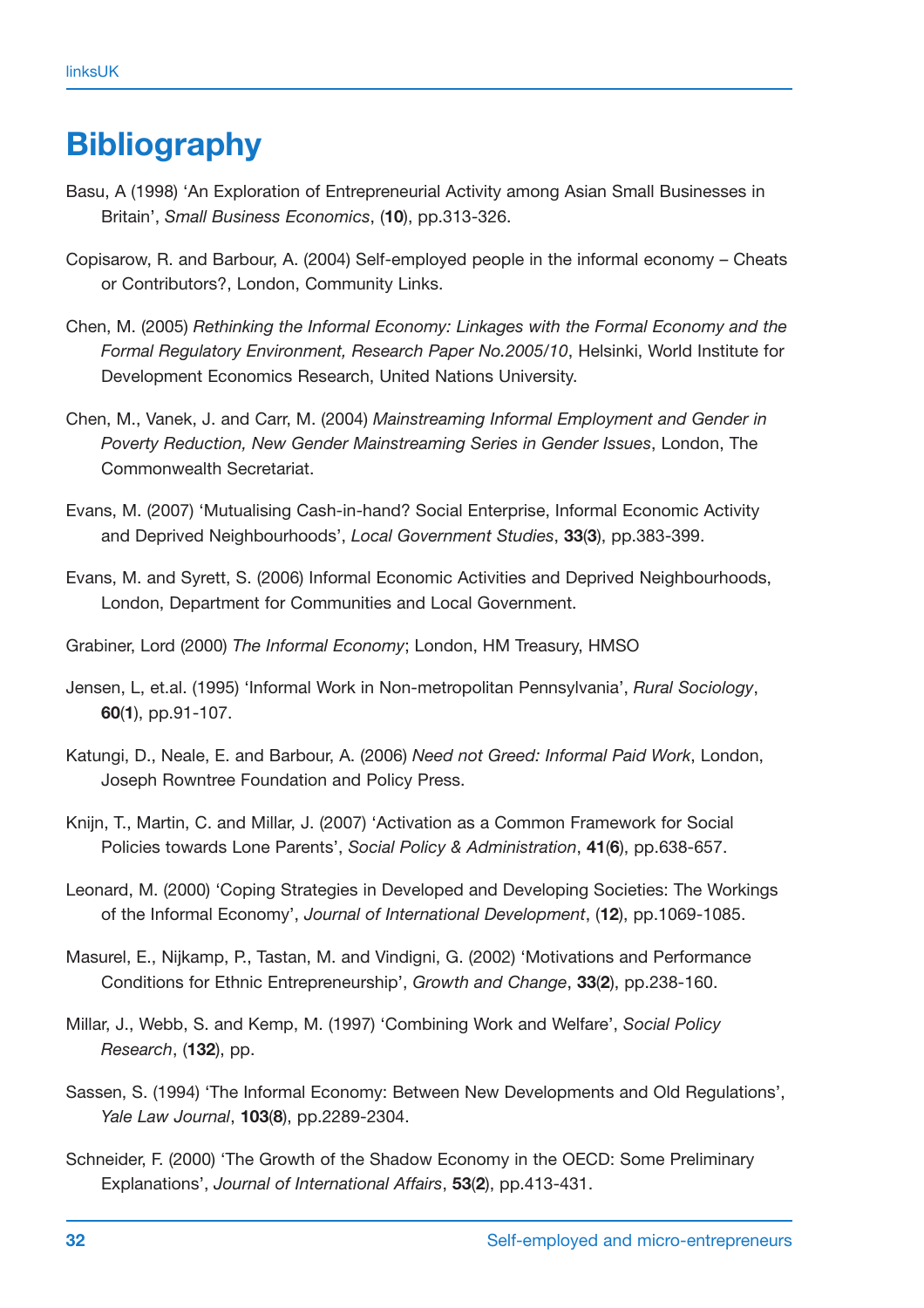- Schneider, F. (2006) Shadow Economies of 145 Countries all over the World: What do we really Know?, In *Paper to be presented in 'Hidden in Plain Sight: Micro-economic Measurement of the Informal Economies: Challenges and Opportunities'*, London.
- Social Exclusion Unit (2004) *Job and Enterprise in Deprived Areas*, London, ODPM.
- Tickamyer, A and Wood, T (1998) 'Identifying Participation in the Informal Economy Using Survey Research Methods', *Rural Sociology*, **63**(**2**), pp.323-339.
- Travers, A. (2001) *Prospects for Enterprise. An Investigation into the Motivations of Workers in the Informal Economy, Evidence Paper No.2*, London, Community Links.
- Weiss, L. (1987) 'Explaining the Underground Economy: State and Social Structure', *The British Journal of Sociology*, **38**(**2**), pp.216-234.
- Williams, C. (2001) 'Tackling the Participation of the Unemployed in Paid Informal Work: A Critical Evaluation of the Deterrence Approach', *Environment and Planning C: Government and Policy*, **19**(**5**), pp.729-749.
- Williams, C. (2005) 'Formalising the Informal Economy: The Case for Local Initiatives', *Local Government Studies*, **31**(**3**), pp.335-349.
- Williams, C. (2006) 'What is to be done about Undeclared Work? Evaluating the Policy Options', *Policy & Politics*, **34**(**1**), pp.91-113.
- Williams, C. and Windebank, J. (2001) 'Beyond Profit-motivated Exchange: Some Lessons from the Study of Paid Informal Work', *European and Regional Studies*, **8**(**1**), pp.49-61.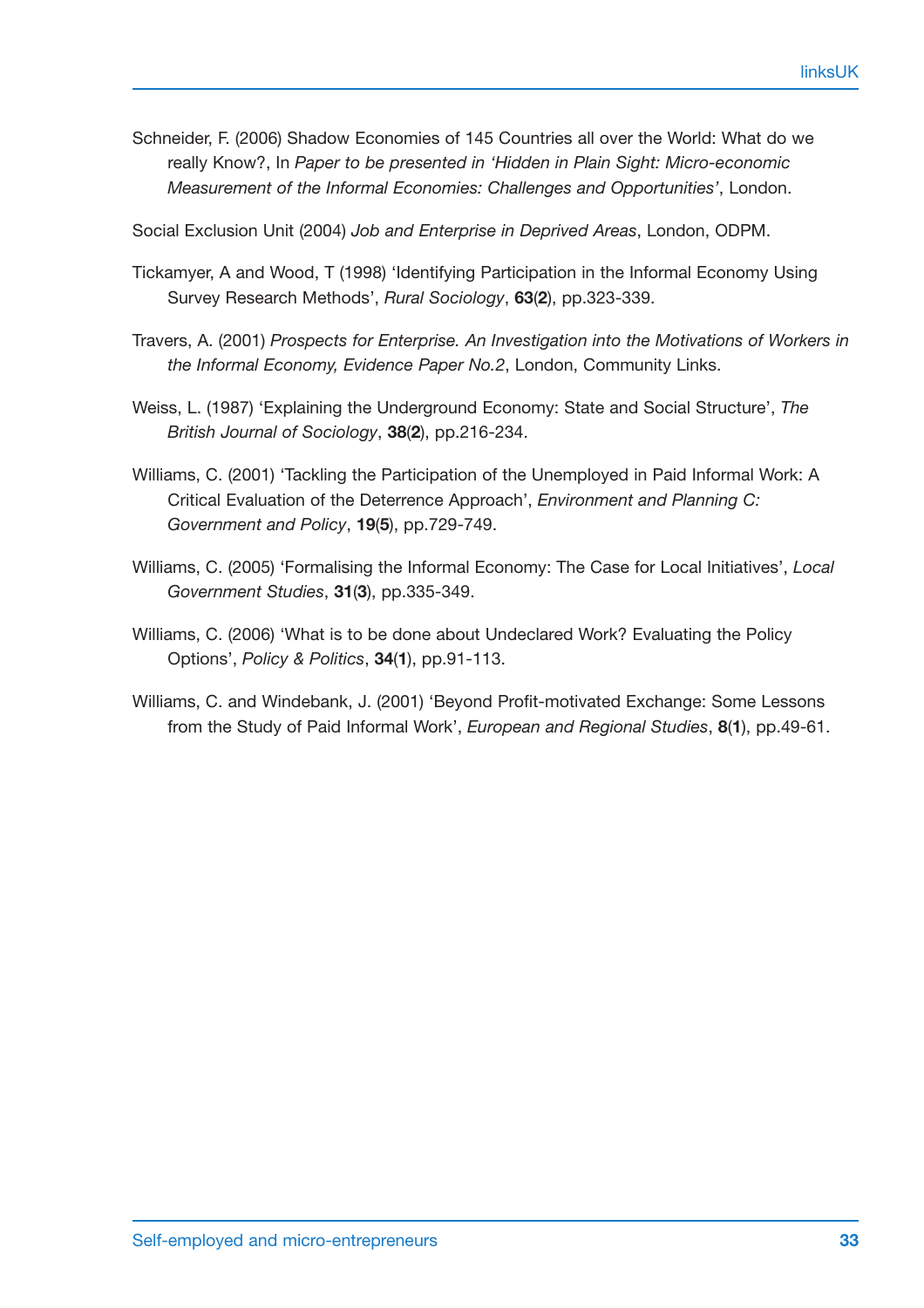# Appendix One: **An introduction to Community Links**

Community Links is an innovative charity running community-based projects in east London. Founded in 1977, we now help over 53,000 vulnerable children, young people and adults every year, with most of our work delivered in Newham, one of the poorest boroughs in Europe.

**Our Vision** is to be champions of social change.

**Our Purpose** is to tackle the causes and consequences of social exclusion by developing and running first rate practical activities in east London, and by sharing the local experience with practitioners and policy makers nationwide.

**Our Work** is based on the belief that we all have the potential to do great things. Community Links aims to encourage everyone to fulfil their own potential and knows that every adult can build their own ladder out of poverty or disadvantage. This is reflected by 80% of Community Links' services being provided by people who were themselves service users.

In east London we provide advice, training and practical support, including education programmes for non-school attenders, play and care schemes, family advice sessions, youth work with young people on the street, training schemes, counselling groups, emergency services and much more.

## **linksUK explained**

Community Links shares the learning from our local work through **linksUK**, which provides practitioner-led consultancy and training, research and policy development and a programme of publications

Over the last seven years, linksUK has:

- conducted over 28 research projects
- published over 30 books and reports based on our research
- worked with over 5,000 local people using our innovative 'Everyday Innovators' approach
- succeeded in securing 12 national policy changes
- influenced government policy about the informal economy and deprived neighbourhoods
- hosted seven government secondments
- and has successfully tested 11 ideas for improving delivery of local services.

## **Further information**

Visit: www.community-links.org Email: uk@community-links.org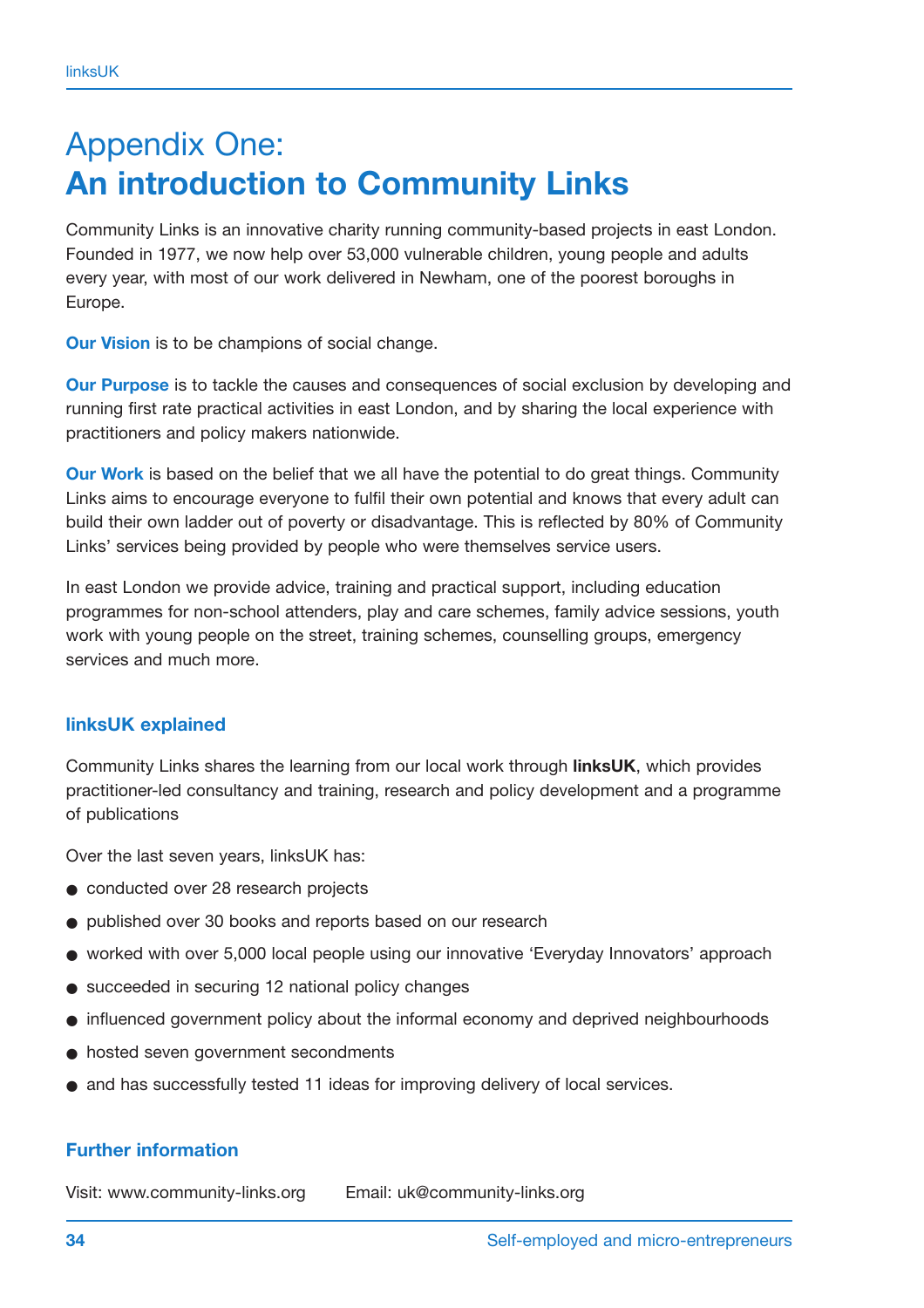# Appendix Two: **Supporting Inclusion in Enterprise Development (SIED) explained**

SIED aims to support enterprises in communities who have experienced social exclusion in the labour market by further developing the REFLEX model so it can be applied London-wide with potential as a national model.

The Association of Community Based Business Advice (ACBBA) was created to ensure the long term sustainability and development of the REFLEX model to complement existing mainstream enterprise support. An objective of SIED is to promote and encourage ACBBA as a sustainable membership organisation solely owned by community organisations who are delivering business support.

SIED is a partnership project lead by the London Borough of Islington.

The SIED Partnership is working together to:

- Build an association for community organisations engaged in business support; the Association of Community Based Business Advice (ACBBA)
- Enhance the capacity of community groups to enable them to deliver high quality enterprise and business support services
- Develop the business skills of existing and new business advisers employed by community organisations through a programme of training, mentoring and professional accreditation
- Develop new methods and tools to ensure the sustainability of business support by community organisations
- Develop appropriate multi-lingual business materials and accessible information
- Build networks amongst entrepreneurs from excluded communities so that they can effectively engage with mainstream business support agencies
- Explore new ways for ACBBA member organisations and the businesses they support to participate in regeneration activities
- Work with European partners to identify a range of good practice models in Europe to support the development of enterprises in deprived communities.

For further information about SIED visit: http://sied.acbba.org.uk/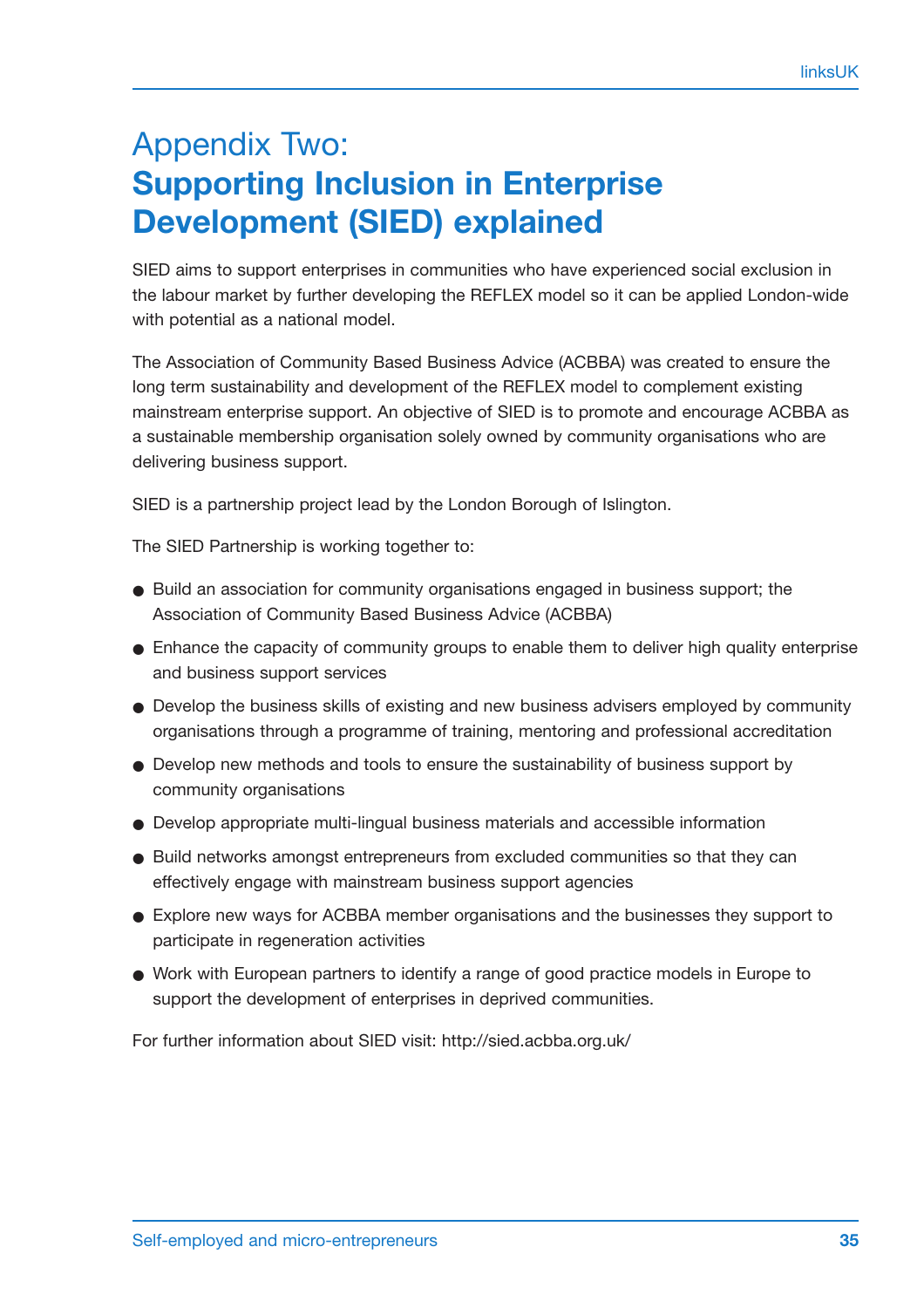# Appendix Three: **Association of Community Based Business Advice (ACBBA) explained**

ACBBA is the body representing community based business advisers.

ACBBA strongly believes in the establishment of business support rooted at community level, with business advisors based within community organisations, as the most effective way of promoting enterprise development at grass root level.

ACBBA's mission is to develop a membership association that serves as a focal point for community organisations that are seeking to formalise their involvement in business advice and support.

ACBBA aims to sustain and mainstream the provision of enterprise support by Voluntary and Community Organisations. It sees enterprise support as a wealth creation strategy for communities who have experienced social exclusion in the labour market.

ACBBA was started by the Reflex partners in 2004 and is developing as a independent partner organisation in the SIED programme.

Their key priority is to develop workers based in community organisations as professional business advisers. Their two other priorities are to attract funding and contracts to sustain the business support function over the long term; and to promote the concept of community based business advice to central and local government and the community sector.

For further information about ACBBA visit: www.acbba.org.uk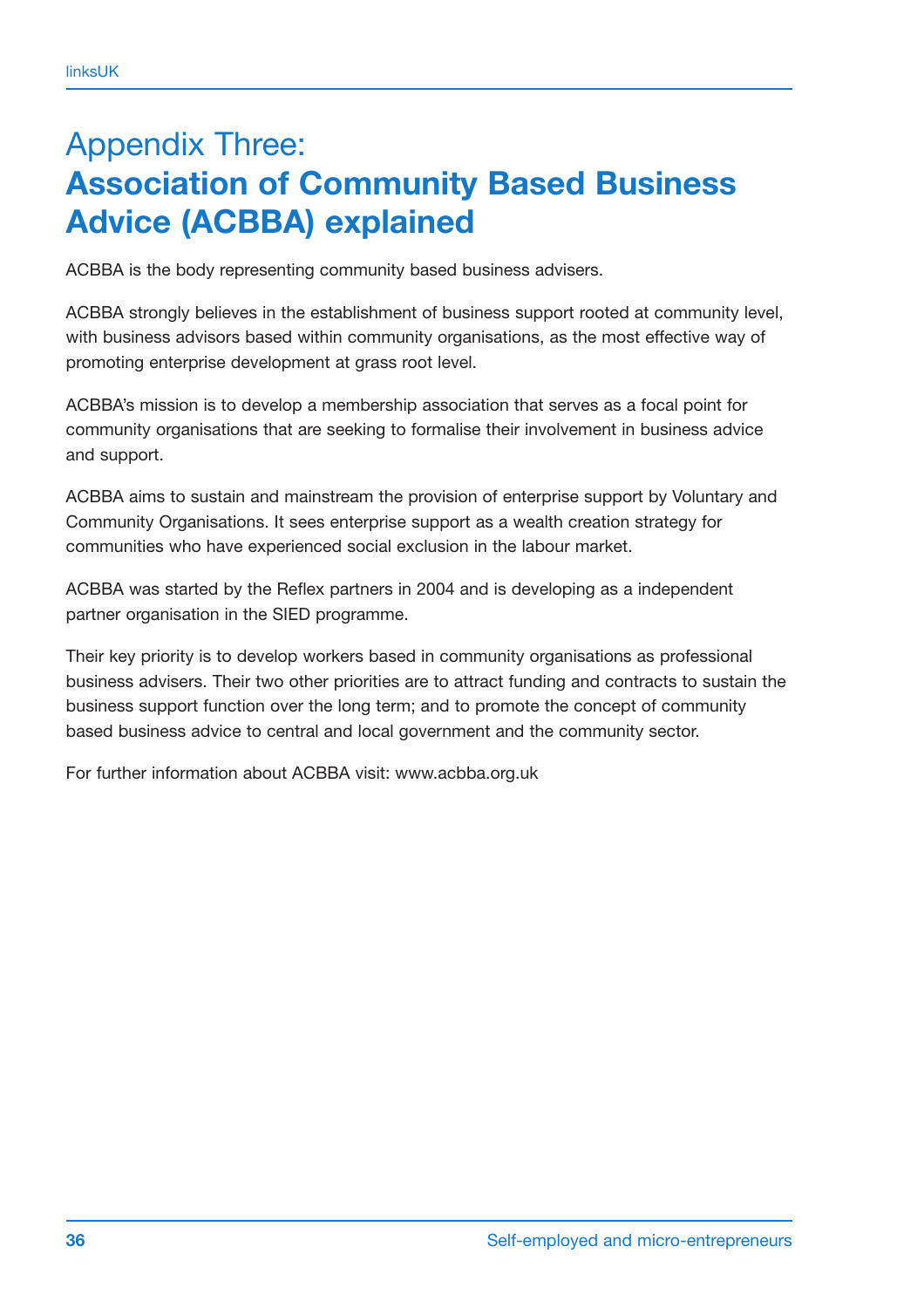# Appendix Four: **Community Links' experience and work on the informal economy (2000 - to date)**

Community Links is an innovative inner city charity running community-based projects in east London. Over the last seven years we have taken a particular interest in the informal economic activity of small businesses, the self-employed, and employee's because the informal economy has such a huge impact on the lives of the people we work with, and plays such an integral role in their experience of poverty.

Reports and articles about the informal economy (chronologically)

Our work has informed a number of academics, government departments, voluntary and community organisations and the media. Our most recent reports and articles include:

- Community Links and new economics foundation (2008) 'Trampled in the Goldrush? How the 2012 Games could (still) create public benefit and real community assets' (working title), to be published early in 2008.
- Community Links, Child Poverty Action Group and Low Incomes Tax Reform Group (2007) 'Interact: benefits, tax credits and moving into work', London, Community Links, cpag, litrg.
- Llanes M, Dr and Barbour A, (2007) 'Measuring the size of the informal economy at a borough-wide level in the UK', to be published by the Brookings Institute, based in the USA, in 2008
- Barbour A, (2007) 'Need not Greed: Understanding and harnessing your local informal economy', Benefits, Vol 15, no 2, 2007, pp179-183, The Policy Press
- Hatcher M, (2007) 'Two sides of the same coin: rethinking the relationship between formal and informal economic activity', Community Links Position Paper
- Neale, E. and Wickramage, A. (2006) 'Counting shadows: harnessing informal economic activity in deprived areas'. A paper given at the 39th Social Policy Association Conference, University of Birmingham, 20th July 2006
- Barbour A, (2006) 'Out of the moonlight', New Start Magazine, 14 June 2006
- Katungi D, Neale E, Barbour A, (2006) 'People in low-paid informal work: Need not greed', Joseph Rowntree Foundation and The Policy Press
- Copisarow R and Barbour A, (2004) 'Self employed people in the informal economy: Cheats or Contributors?', London: Community Links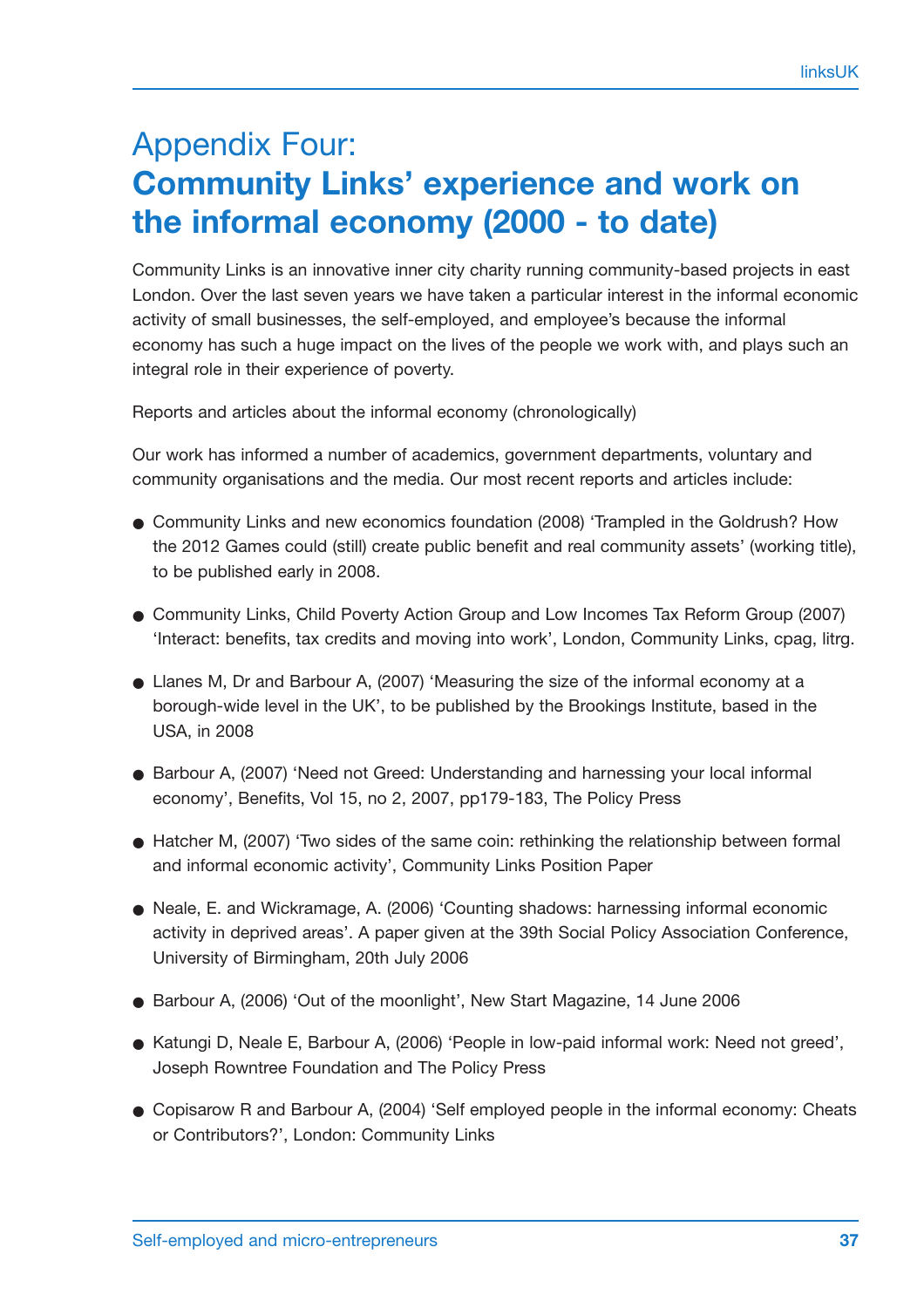- Smerdon M and Robinson D, (2004) 'Enduring change: the experience of the Community Links Social Enterprise Zone. Lessons learnt and next steps', The Policy Press and Community Links
- Travers A, (2001) 'Prospects For Enterprise', London: Community Links evidence paper series, number 2

#### **Press coverage**

We have secured extensive press coverage for our work on the informal economy, which has appeared in over 70 printed publications and on over 30 radio (including R4 Today programme, Radio 2 lunchtime show, LBC) and TV programmes (including BBC London News, BBC Politics Show).

#### **Measurement of the informal economy**

linksUK developed a methodology, and successfully conducted research, to measure the size of borough-wide informal economies in two London boroughs – the first time that this has happened in the UK. We are currently working with Geoeconomics, part of Birkbeck, University of London, to further develop a methodology, and analyse the contribution of informal paid employment to local economies.

## **Community Links qualitative research about the informal economy**

Over the last seven years linksUK has been conducting evidenced based research to raise the level, and change the tenor, of debate about informal paid work, in relation to poverty and deprived neighbourhoods.

linksUK has secured (June 2007) funding from the City Parochial Foundation to research the role of the statutory sector and the informal economy.

linksUK is currently sitting on the National Audit Office's expert panel which is conducting a value for money study about 'HMRC and the hidden economy', which reports in Spring 2008.

In 2007 we also sat on Joseph Rowntree Foundation's Project Advisory Group for a research project being undertaken by the Institute of Fiscal Studies and the National Council of One Parent Families, about the role of mini-jobs and the benefit system.

In 2006-07, linksUK joined the SIED partnership to undertake this report; and another research report with Child Poverty Action Group (cpag) and Low Incomes Tax Reform Group (litrg) which examined the interactions people experience within the benefit, tax credit and tax systems.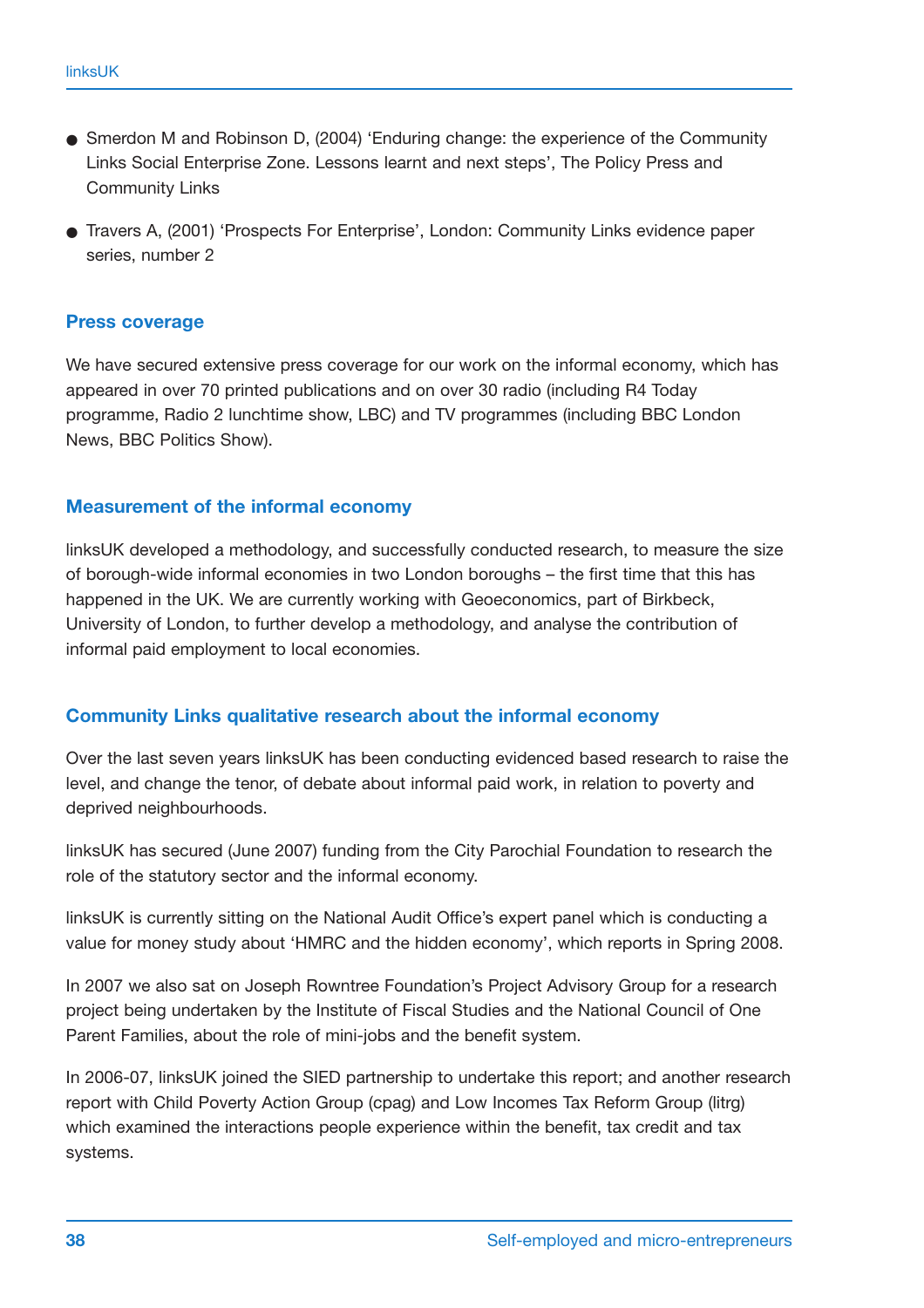In 2005/06, linksUK was funded by the Joseph Rowntree Foundation to undertake research, focusing on employees in informal paid work, to investigate aspirations, barriers and practical solutions to the issues arising. The findings were published by the Policy Press in *'People in low-paid informal work: Need not Greed'.* 

Community Links and Street(UK) published *'Self employed people in the informal economy: Cheats or Contributors'* report in 2004, which examined the evidence, implications and policy recommendations for *small businesses* trading informally. It was widely distributed, got extensive press coverage and helped to influence government.

Community Links was invited to contribute to the Social Exclusion Unit's (ODPM) research into 'Stimulating Jobs and Enterprise in Deprived Neighbourhoods' (2004), and to the Small Business Council's (DTI) review of the informal economy (2004). Many of our recommendations were incorporated.

Community Links conducted two Public Attitude Surveys in Stratford and Oxford Street, Central London, in 2000/01. Responses showed that the public in these areas were highly tolerant of people who work informally, despite government campaigns which appear to criminalise informal workers.

Dr Andrew Travers, Exeter University, joined Community Links in 2000, to understand local people's motivations and circumstances for working informally. The findings highlighted positive aspects of informality such as working for a living, the pride, self-esteem and selfworth that is derived from providing for one's family.

## **Policy campaign**

Community Links is running an informal economy campaign calling for policy change; and convenes a national campaign coalition of 70+ members (including TUC, Oxfam, Refugee Council, End Child Poverty Campaign, and Enterprise for All Coalition).

Visit: www.informaleconomy.org.uk

## **Community Links and government secondments**

In 2003/04, Community Links joined forces with Street(UK), a micro finance charity, to host an Inland Revenue Senior Inspector from the Cross-Cutting Policy Team, for six months, on secondment. Her task was to understand people's motivations, perceptions, attitudes and circumstances for working informally by interviewing our clients.

As a result HM Revenue & Customs central compliance team established a new informal economy unit. Pilots were set up in the regions to aid the transition of small businesses to formal trading, and an advertising campaign encouraged people to make the transition. In 2007, HMRC developed an informal economy strategy which describes an 'escalator'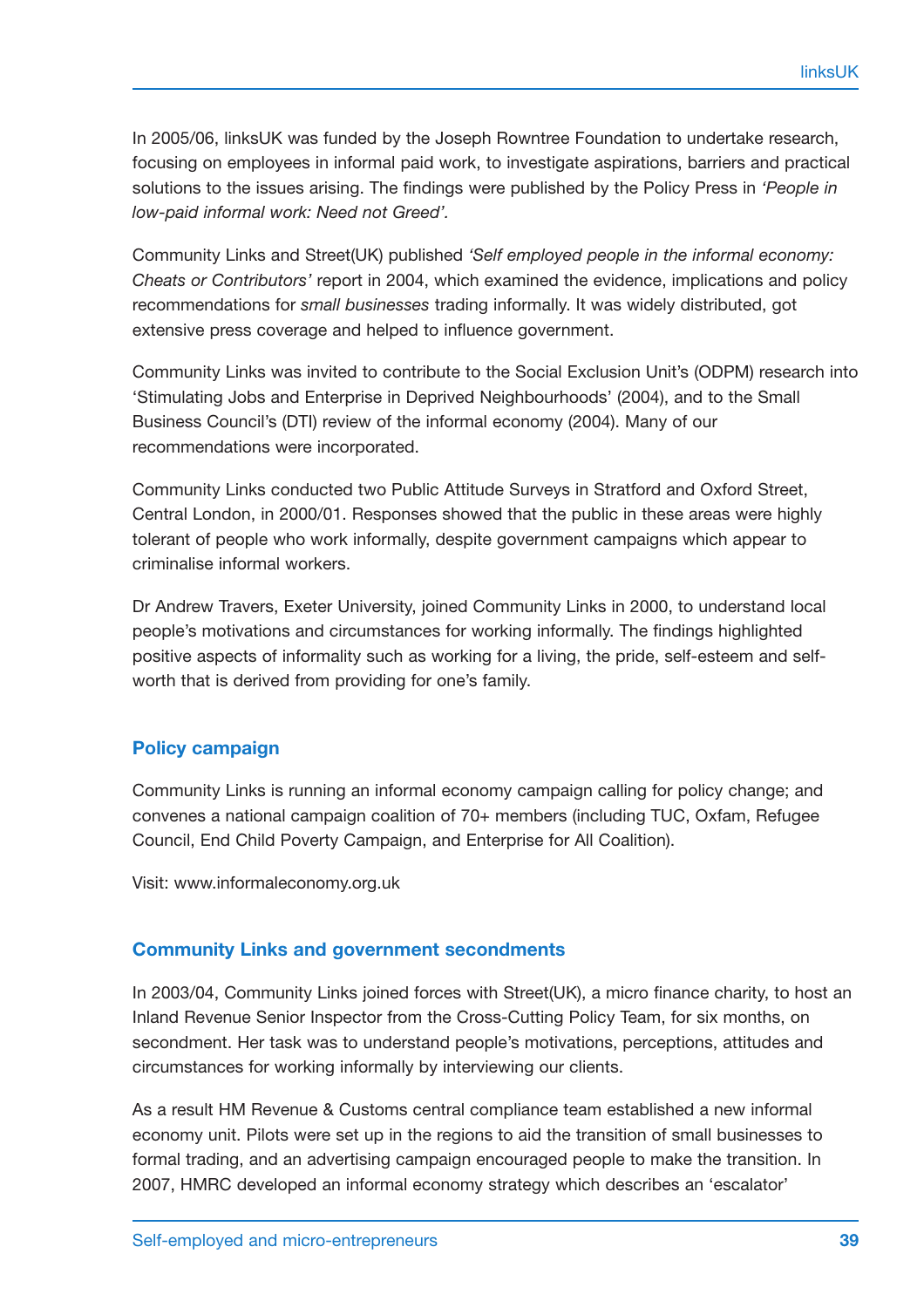approach, which moves away from using a 'stick' or punitive approach, towards more sophisticated approaches from raising awareness, educating, supporting, and rehabilitating, as well as (as a last resort) prosecuting people and companies.

In 2002/03, Community Links worked in partnership with Inland Revenue on a 'Tax Credit take-up' project with 'hard to reach' groups, confirmed Community Links earlier findings, that some of the failure to take up tax credits can be explained by people who are in informal paid work.